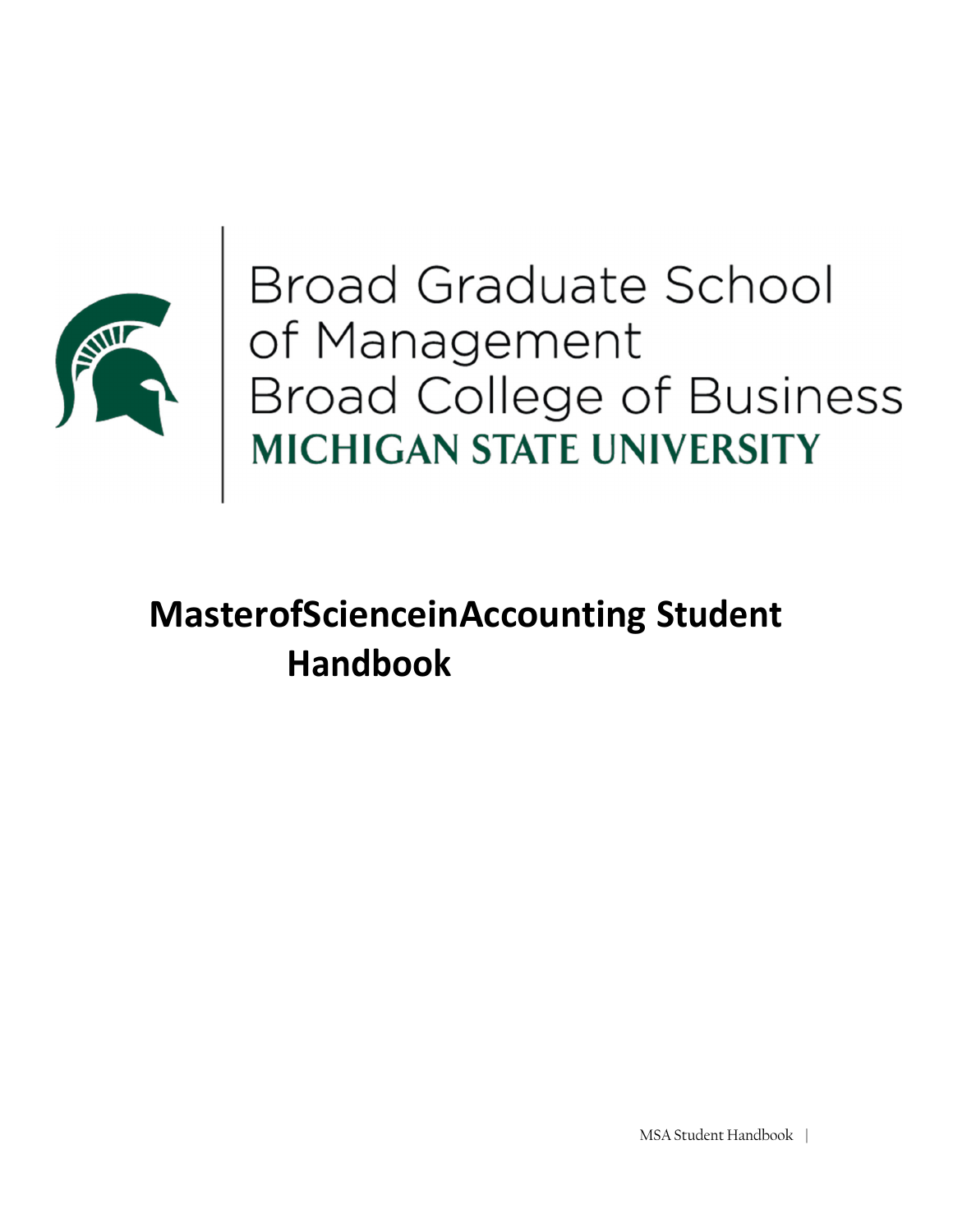# Table of Contents

| Welcome                         |  |
|---------------------------------|--|
|                                 |  |
|                                 |  |
|                                 |  |
| <b>MS</b> in Accounting Program |  |
|                                 |  |
|                                 |  |
|                                 |  |
|                                 |  |
|                                 |  |
|                                 |  |
|                                 |  |
| <b>Student Resources</b>        |  |
|                                 |  |
|                                 |  |
|                                 |  |
| Appendix                        |  |
|                                 |  |
|                                 |  |
|                                 |  |
|                                 |  |
|                                 |  |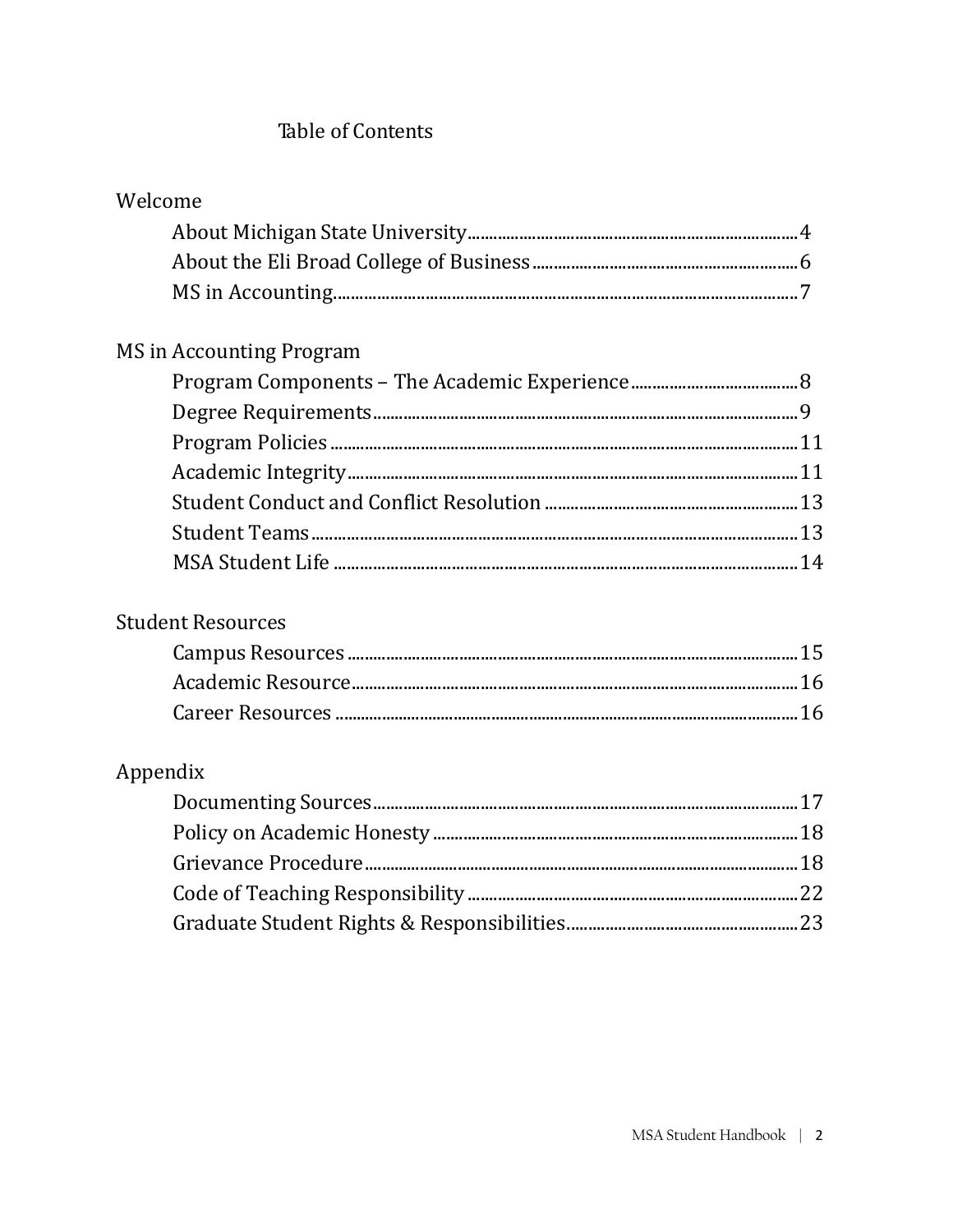# Welcome to the Master of Science in Accounting (MSA) Program at Michigan State University

Welcome to the Master of Science in Accounting Program at Michigan State University's Eli Broad Graduate School of Management. The program is offered by the Broad College of Business. The student handbook has been prepared to familiarize you with your educational commitment and responsibilities as a student in the MSA Program. Please use it as a reference in relating to the program and University policies and procedures. Best wishes to you! Please contact us anytime with your questions and concerns.

# **Faculty Director of the Master of Science in Accounting**

Dr. Isabel Wang

# **Program Director of the Master of Science in Accounting**

Ms. Shannon Mulally

**Michigan State University The Eli Broad Graduate School of Management Master of Science in Accounting**

**632 Bogue St., Room N238 East Lansing, MI 48824 (517) 432‐0951**

msacct@broad.msu.edu broad.msu.edu/masters/accounting/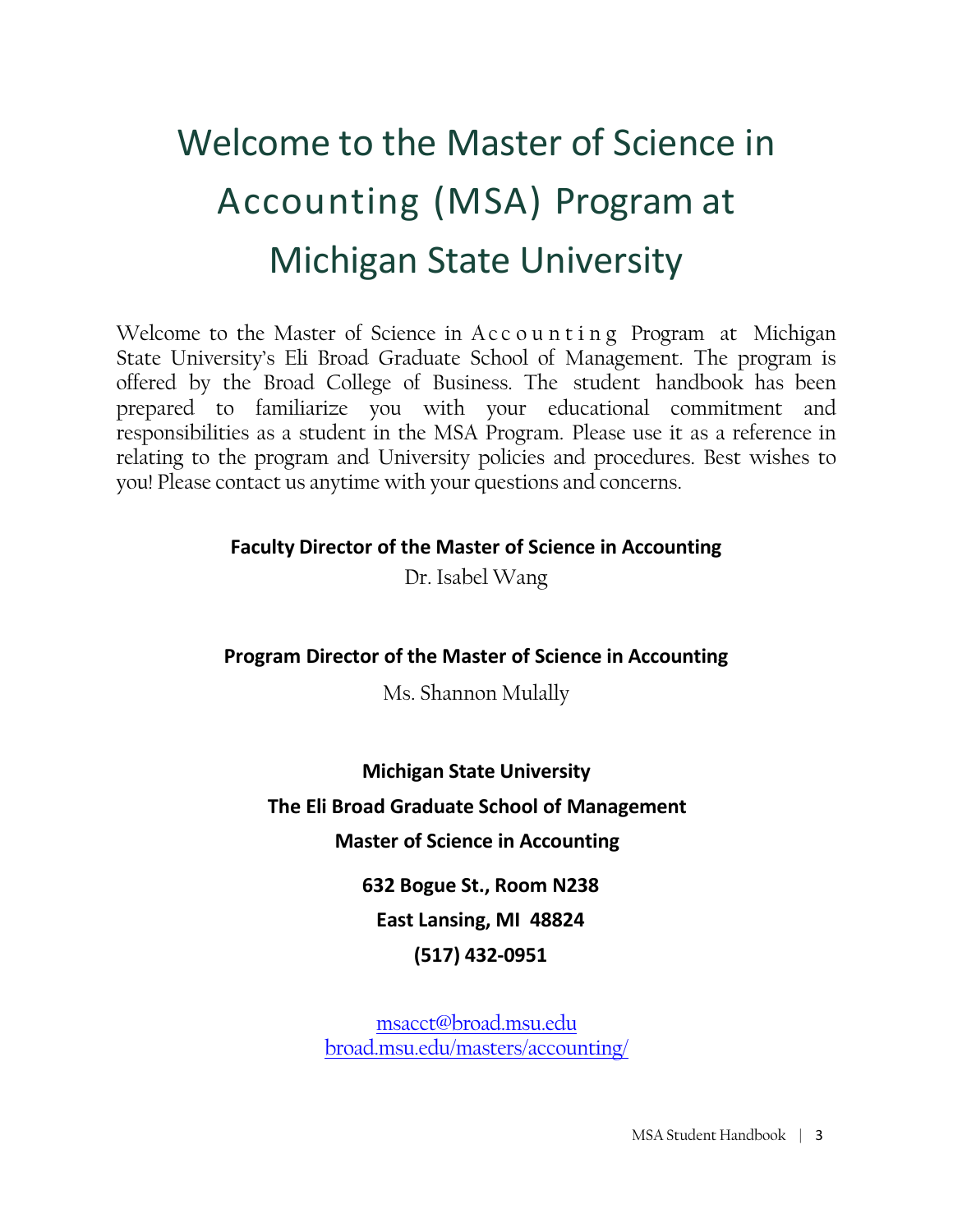# About Michigan State University

Michigan State University was founded in 1855 as Michigan Agricultural College. The University was the first land grant college in the United States and, as such, was the first institution of higher education to combine technical and liberal arts education and make that curriculum available to all citizens.

Today, MSU is Michigan's largest university with nineteen colleges and 49,300 students. The university offers 200 programs of instruction with approximately 5,100 faculty and academic staff. It is the third largest single campus in the nation.

The East Lansing campus is a contiguous parcel of land encompassing 5,200 acres. Early campus architects planted a wide range of trees, shrubs, and a profusion of flowers to create an outdoor classroom, a living laboratory, for this arena of natural science. It is recognized as one of the most attractive campuses in the nation.

Although large, the University maintains a personal style of teaching and a positive living experience. MSU offers many specialized programs to fit the needs of students and community. In addition, the University offers special programs to meet regional needs.

Michigan State University is committed to the principles of equal opportunity, nondiscrimination, and affirmative action. University programs, activities, and facilities are available to all without regard to race, color, sex, religion, creed, national origin, political persuasion, sexual preference, marital status, handicap, or age. The University is an affirmative action, equal-opportunity employer.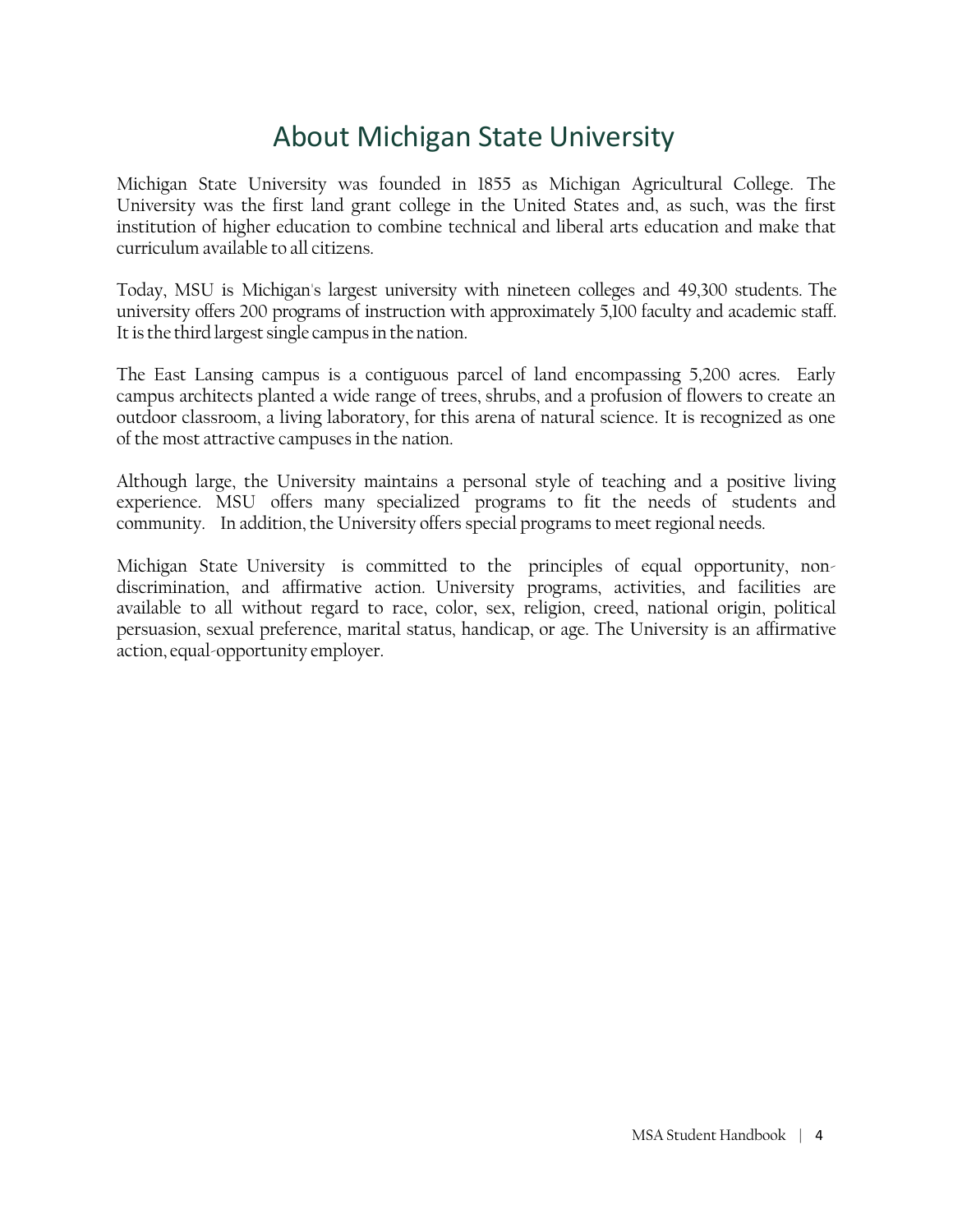# Guiding Principles of Michigan State University

# **Generate New Knowledge and Scholarship Across the Mission**

MSU is a national and international resource for new knowledge. It provides innovative applications of knowledge to address a spectrum of significant societal issues. Faculty members in a research-intensive university are expected to engage in individual or collaborative scholarship of distinction. MSU invests in the future by encouraging basic and applied research that stretches the boundaries of knowledge and methodology. The University recognizes the integral connection between well-supported graduate programs and strength in critical research areas. MSU takes special pride in the value that is added when faculty, actively engaged in research, bring their exceptional expertise to the learning environment.

# **Promote Problem Solving to Address Society's Needs**

MSU is dedicated to outreach and public service. University scholars translate knowledge into understandable terms and help develop strategies that empower people to use knowledge to solve problems. MSU has an interdisciplinary, problem-solving tradition. The rapidity with which complex problems arise mandates that the university display flexibility and creativity in areas where it can have an impact. To be serving Michigan in a global economy requires MSU to assume a national and international role. Faculty, staff, and students are MSU are encouraged to view their work as part of the university's efforts to illuminate problems related to quality of life and economic competitiveness.

# **Advance Diversity with Community**

Diversity in the faculty, students, and staff is a major source of MSU's intellectual vitality and innovative spirit. MSU strives to be a community where people of different cultures, intellectual positions, and lifestyles can reach their full potential. Such an environment develops respect for differences while fostering caring relationships, cross-cultural understanding, and common educational commitments. MSU encourages people to become fully engaged in the challenging issues of diversity within community. MSU seeks to be a university where a broad spectrum of informed perspectives gives rises to spirited mindopening discussions that prepare us for life in an increasingly diverse world.

# **Make People Matter**

Everyone associated with MSU benefits from a people-centered, welcoming community. The university prides itself on finding ways to address needs and delivering on its promises. In a climate of limited resources for higher education and the need for a dynamic environment, adjustments will have to be made by all at MSU. We must continue to be especially innovative and agile, as well as courteous and efficient. We will strive for continuous quality improvement while reducing bureaucracy. All levels of the institution will contribute to a climate of cooperation that is responsive to the public to all who work and study at the university.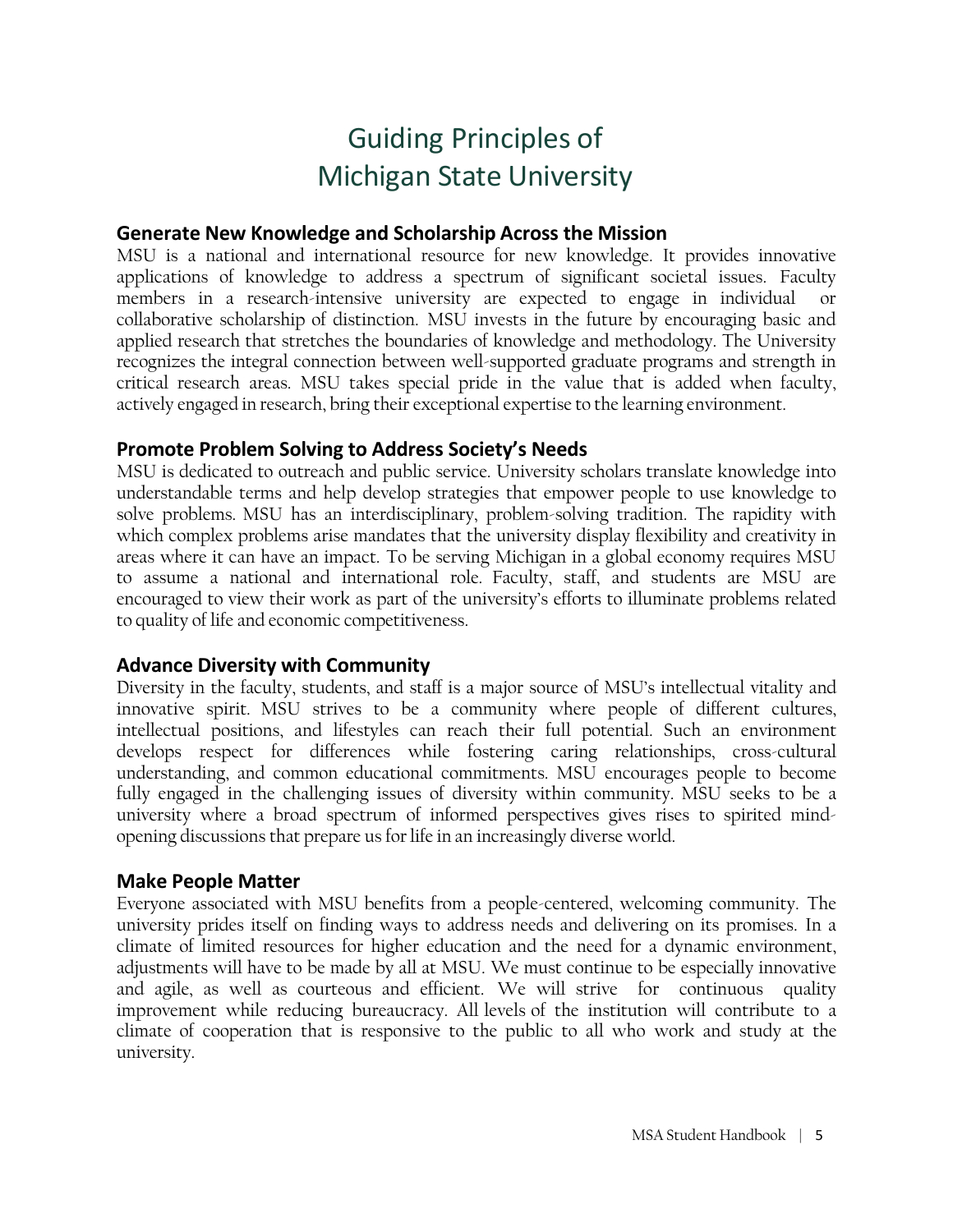# **About The Eli Broad College of Business**

The academic programs of The Eli Broad College of Business and The Eli Broad Graduate School of Management are fully accredited by the AACSB International, the Association to Advance Collegiate Schools of Business. The Broad School is one of 716 business schools that meet the full standards of the AACSB International. The Broad College of Business and the Broad Graduate School of Management share a common administration and have a combined enrollment of more than 6,500 students.

#### **The Undergraduate Program**

The undergraduate business program began in 1946. It is now one of the largest full-time program in the United States and is ranked in the top 10 % of major accredited undergraduate programs. Students select a major in one of seven academic departments: (1) Accounting and Information Systems, (2) Finance, (3) Marketing, (4) Supply Chain Management, (5) Management, and (6) Hospitality Business. The College is the birthplace of the concept of physical distribution management and this concept is currently embodied in the supply chain management major.

#### **The Graduate School of Management**

Graduate studies in business were first offered at MSU in the 1944-45 academic years. The following graduate degree programs are offered:

MBA/Master's:

Master of Business Administration Master of Science in Accounting Master of Science in Business Data Science & Analytics Master of Finance Master of Financial Planning & Wealth Management Master of Health Care Management Master of Marketing Research Master of Supply Chain Management Master of Management Strategy and Leadership

#### Ph.D:

Ph.D. in Accounting Ph.D. in Finance Ph.D. in Information Technology Management Ph.D. in Logistics Ph.D. in Management Ph.D. in Marketing Ph.D. in Operation and Sourcing Management

All graduate programs emphasize interaction between concepts and techniques, theory and practice, classroom, and industry. The curriculum emphasizes business practice and the concepts and analytical tools of business management.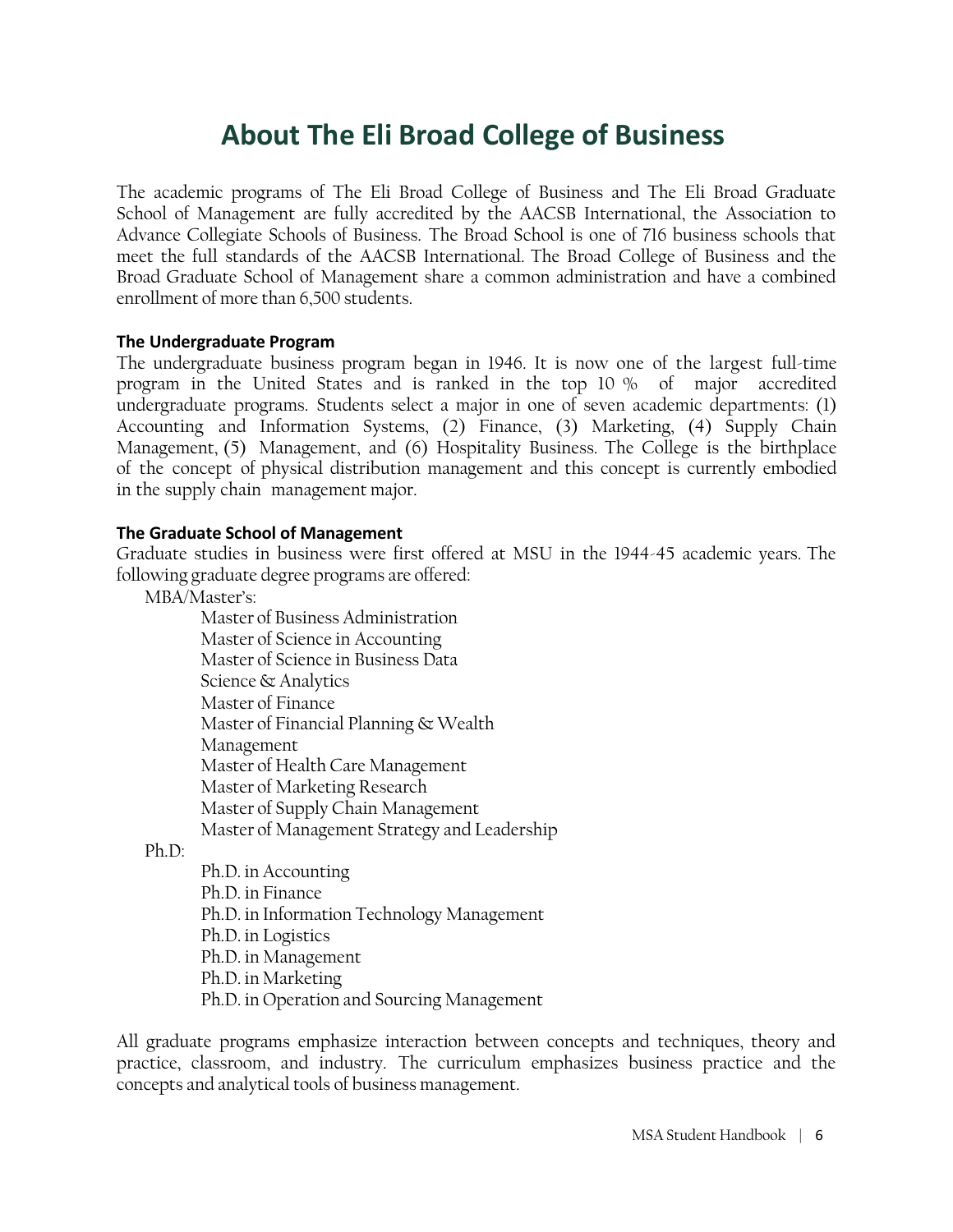# **Master of Science in Accounting**

The goal of the Eli Broad College of Business is to create leading-edge usable knowledge for the global, multicultural marketplace. Each program emphasizes the development of teamwork, a global mindset, an integrative multidisciplinary business approach, and leadership skills.

The Master of Science degree in Accounting is a STEM designated program designed for persons interested in advancing their knowledge of accounting and quantitative and data analysis skills. It provides an opportunity to develop in-depth knowledge in at least one concentration area of accounting along with skills in data analysis, statistics, modeling and forecasting, and the design and testing of computer systems and applications. Students will also complete courses in several related fields such as communication, finance, management, marketing, or supply chain management. Each student's program of study is developed according to chosen professional objectives, complementary to prior academic work.

This degree is relevant for persons interested in pursuing careers in the public accounting profession that typically require the Certified Public Accountant certification, or in similar positions in corporate accounting, advisory and consulting services, and government. It provides students with the skills a professional accountant is expected to possess such as quantitative and data analysis skills applied in an accounting setting, critical thinking and strategic problem-solving abilities, oral and written communication skills, and well-developed interpersonal skills including the ability to work effectively with groups and to provide leadership.

There is increasing evidence that an undergraduate college degree may be insufficient to provide the breadth and depth of accounting knowledge and the skill development necessary for professional success. All states require at least 150 semester hours of college credits to obtain a Certified Public Accountant certification.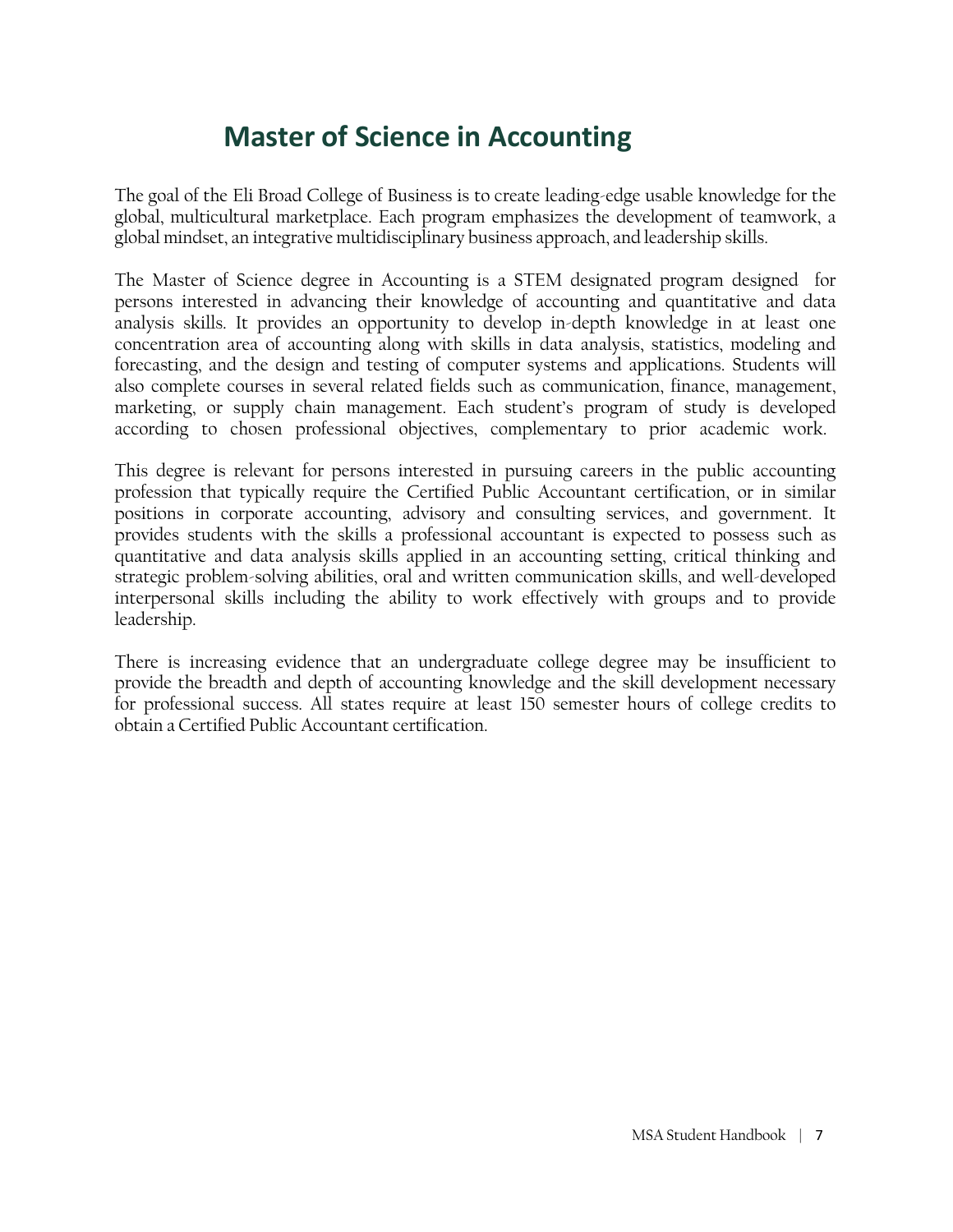# Program Components ‐ The Academic Experience

The 30-credit program may be completed in one academic year unless prerequisite business and accounting courses are required based upon deficiencies in the undergraduate degree program of the applicant. Professional experience is not required for admission to the program.

Undergraduate accounting majors at Michigan State University may, if eligible, coordinate their study plans to start their Master of Science in Accounting degree in their junior or senior year as part of the MS in Accounting Linked program as they are finishing their Bachelor of Arts degree.

Flexibility is the key characteristic of the M.S. in Accounting Program. That is, subject to certain broad guidelines, each student's program of study is developed to further their chosen professional objectives and to build on, or complete, the student's prior academic background. A student selects one of three accounting specialty "options" consisting of four or more required courses:

- Public and Corporate Accounting (PCA)
- Taxation (TAX)

.

Information System (IS)

# Degree Requirements

Requirements for the Master of Science Degree in Accounting

A minimum of 30 credits, with a minimum cumulative grade-point average of 3.0, is required for the degree under Plan B (without thesis). At least 24 credits must be at the 800-level. The student's program of study must be approved by the Program Director of the Master of Science in Accounting.

| 1. | Complete both of the following course (6 credits):                                                                                 |     |                                                     |   |  |  |
|----|------------------------------------------------------------------------------------------------------------------------------------|-----|-----------------------------------------------------|---|--|--|
|    | <b>ACC</b>                                                                                                                         | 827 | <b>Accounting Analytics</b>                         | 3 |  |  |
|    | <b>COM</b>                                                                                                                         | 875 | Communication Leadership Skills in Organizations    | 3 |  |  |
| 2. | Complete one of the following concentrations. Alternative courses can be substituted with<br>the approval of the Program Director. |     |                                                     |   |  |  |
|    | <b>Information Systems</b>                                                                                                         |     |                                                     |   |  |  |
|    | Four of the following<br>courses:                                                                                                  |     |                                                     |   |  |  |
|    | <b>ACC</b>                                                                                                                         | 822 | Information Systems Project Management              | 3 |  |  |
|    | <b>ACC</b>                                                                                                                         | 823 | <b>Advanced Enterprise Database Systems</b>         | 3 |  |  |
|    | <b>ACC</b>                                                                                                                         | 824 | Governance and Control of Enterprise Systems        | 3 |  |  |
|    | <b>ACC</b>                                                                                                                         | 825 | <b>Object Oriented Business Information Systems</b> | 3 |  |  |
|    | <b>ACC</b>                                                                                                                         | 826 | <b>Enterprise Information Systems</b>               | 3 |  |  |
|    | Students who did not complete their undergraduate degree in accounting from Michigan<br>State University also need to complete:    |     |                                                     |   |  |  |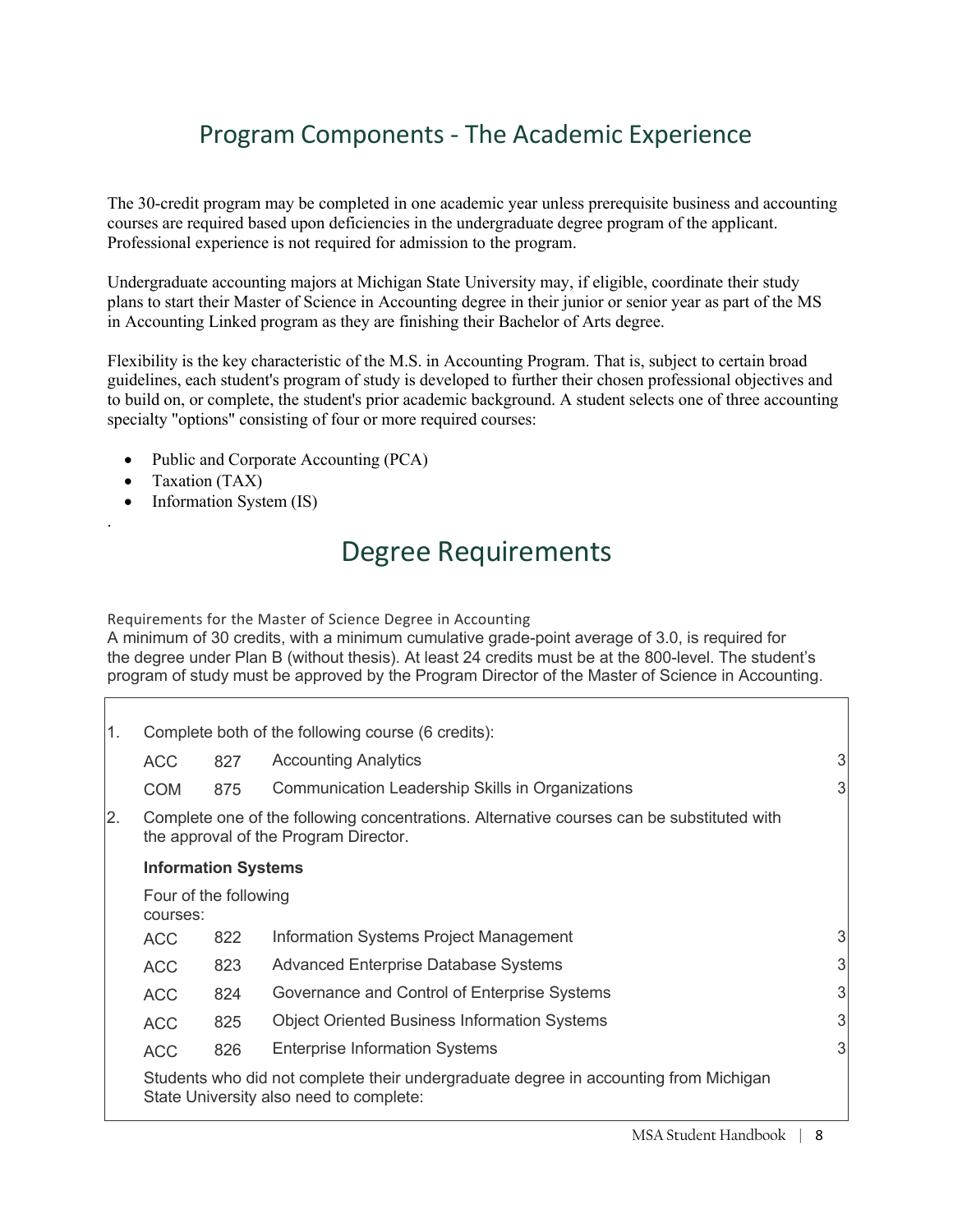| <b>ACC</b>                                                                                                                                                                                                                                                                                                                                                                                                    | 821                                                                                                                                      | <b>Enterprise Database Systems</b>                       | 3 |  |  |  |
|---------------------------------------------------------------------------------------------------------------------------------------------------------------------------------------------------------------------------------------------------------------------------------------------------------------------------------------------------------------------------------------------------------------|------------------------------------------------------------------------------------------------------------------------------------------|----------------------------------------------------------|---|--|--|--|
|                                                                                                                                                                                                                                                                                                                                                                                                               |                                                                                                                                          | <b>Public and Corporate Accounting</b>                   |   |  |  |  |
| The following course:                                                                                                                                                                                                                                                                                                                                                                                         |                                                                                                                                          |                                                          |   |  |  |  |
| FI                                                                                                                                                                                                                                                                                                                                                                                                            | 801                                                                                                                                      | <b>Managerial Finance</b>                                | 3 |  |  |  |
|                                                                                                                                                                                                                                                                                                                                                                                                               | Four of the following courses:<br>807<br><b>Financial Statement Analysis</b><br>808<br><b>Contemporary Financial Reporting Decisions</b> |                                                          |   |  |  |  |
| <b>ACC</b>                                                                                                                                                                                                                                                                                                                                                                                                    |                                                                                                                                          |                                                          | 3 |  |  |  |
| <b>ACC</b>                                                                                                                                                                                                                                                                                                                                                                                                    |                                                                                                                                          |                                                          | 3 |  |  |  |
| <b>ACC</b>                                                                                                                                                                                                                                                                                                                                                                                                    | 814                                                                                                                                      | <b>Advanced Auditing</b>                                 | 3 |  |  |  |
| <b>ACC</b>                                                                                                                                                                                                                                                                                                                                                                                                    | 833                                                                                                                                      | Federal Income Taxation of Corporations and Shareholders | 3 |  |  |  |
| <b>ACC</b>                                                                                                                                                                                                                                                                                                                                                                                                    | 841                                                                                                                                      | <b>Strategic Management Control Systems</b>              | 3 |  |  |  |
| <b>ACC</b>                                                                                                                                                                                                                                                                                                                                                                                                    | 843                                                                                                                                      | Value Chain Accounting and Analytics                     | 3 |  |  |  |
| <b>ACC</b>                                                                                                                                                                                                                                                                                                                                                                                                    | 850                                                                                                                                      | <b>Accounting for Multiunit Enterprises</b>              | 3 |  |  |  |
| <b>Taxation</b>                                                                                                                                                                                                                                                                                                                                                                                               |                                                                                                                                          |                                                          |   |  |  |  |
| <b>ACC</b>                                                                                                                                                                                                                                                                                                                                                                                                    | 830                                                                                                                                      | <b>Tax Research</b>                                      | 3 |  |  |  |
| <b>ACC</b>                                                                                                                                                                                                                                                                                                                                                                                                    | 833                                                                                                                                      | Federal Income Taxation of Corporations and Shareholders | 3 |  |  |  |
| <b>ACC</b>                                                                                                                                                                                                                                                                                                                                                                                                    | 836                                                                                                                                      | U.S. Taxation of Multinational Transactions              | 3 |  |  |  |
| <b>ACC</b>                                                                                                                                                                                                                                                                                                                                                                                                    | 850                                                                                                                                      | <b>Accounting for Multiunit Enterprises</b>              | 3 |  |  |  |
| FI                                                                                                                                                                                                                                                                                                                                                                                                            | 801                                                                                                                                      | <b>Managerial Finance</b>                                | 3 |  |  |  |
| Electives.                                                                                                                                                                                                                                                                                                                                                                                                    |                                                                                                                                          |                                                          |   |  |  |  |
| Students must select at least 9 to 12 credits, of which 9 must be outside the accounting<br>major. For students in the public and corporate accounting, and taxation concentrations,<br>information systems courses are considered outside of the accounting major. For students<br>in the information systems concentration, all other accounting courses are considered<br>outside of the accounting major. |                                                                                                                                          |                                                          |   |  |  |  |

Students are welcome to discuss their academic progress with faculty and the program director at any time. The MSA Program Director will provide specific guidance when requested, or as necessary, for evaluation of student progress, conflict resolution, and guidance and approval on coursework, in conjunction with faculty.

# *BachelorofArtsDegree inAccounting Masterof*

*ScienceDegreeinAccounting*

The department welcomes applications from Michigan State University Accounting undergraduate students at the end of their junior year or first semester of the senior year. Admission to the program requires a minimum undergraduate grade-point average of 3.0 and an approved program of study for the Master of Science degree in Accounting at the time of admission. Admission to the Linked Bachelor's-Master's program allows the application of up to 9 credits toward the master's program for qualifying 400-level and above course work taken at the undergraduate level at Michigan State University or another postsecondary accredited institution of comparable academic quality. The number of approved credits, not to exceed 9, are applied toward the credit requirement of the master's degree. Credits applied to the Linked Bachelor's-Master's program are not eligible to be applied to any

MSA Student Handbook | 9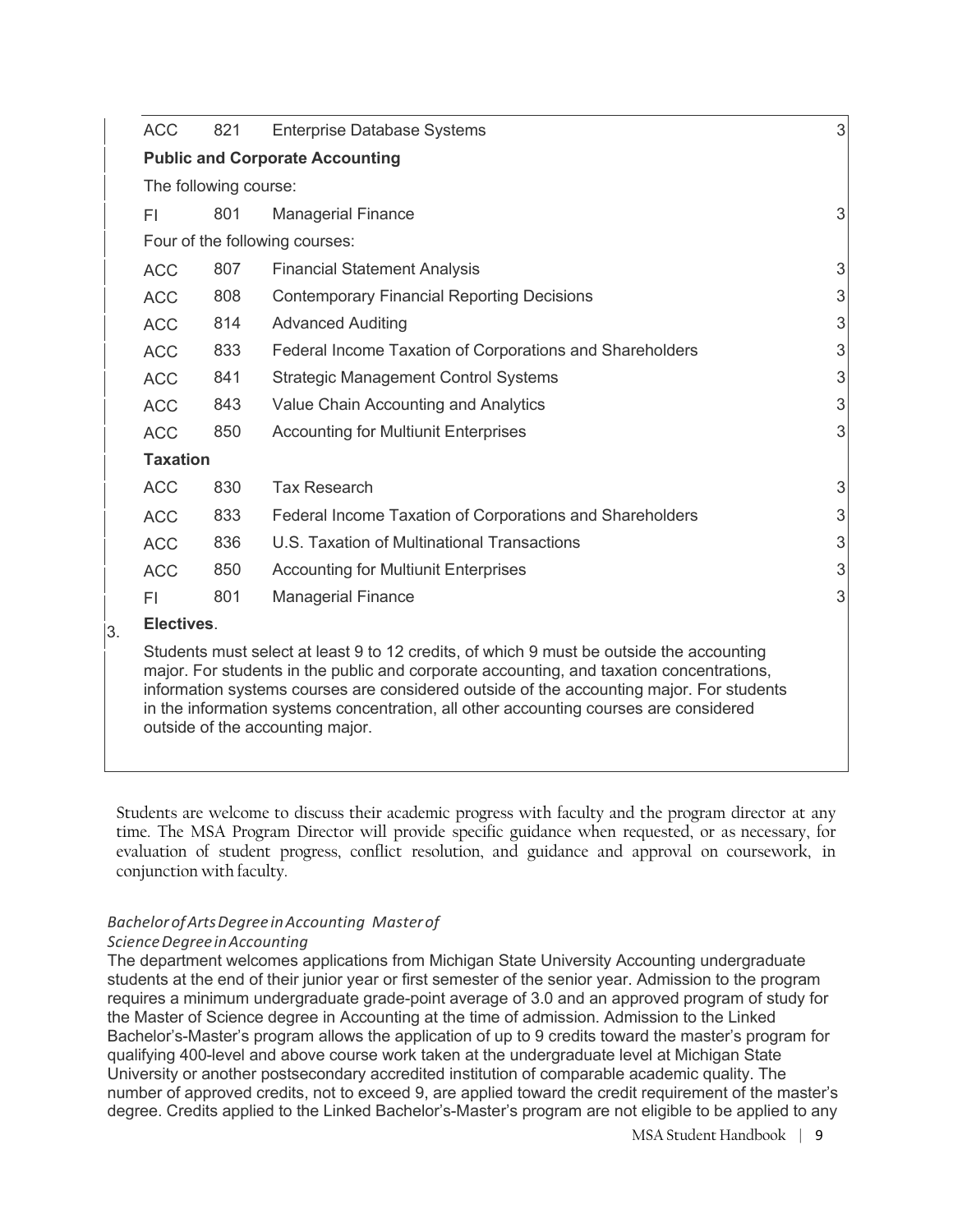other graduate degree program. Students interested in pursuing the Certified Public Accountant (CPA) license must have 150 credit hours of college/university credit to be eligible for certification. This will be considered and built into the student's study plan.

#### **Dual Enrollment Policy for Non‐Accounting Undergraduates**

Dual enrollment provides an opportunity for academically talented undergraduate students to enroll in graduate courses and conduct research towards a graduate degree while completing the last two years of their bachelor's degree(s) programs.

To be considered for dual enrollment, the student must first file an Application for Admission to Graduate Study, as indicated under Application Procedure in this section of the catalog and be admitted into a graduate program. Subsequent to admission to a graduate program, in regular status, the student must complete a Request for Dual Enrollment Status form, available from the Office of the Registrar. A student who is accepted for dual enrollment can be admitted to both the undergraduate and graduate degree program upon reaching junior standing.

Within the first semester of dual enrollment, the student's graduate degree program advisor must be identified, and the appropriate graduate degree guidance committee established. The advisor and committee assist the student in developing a program of study for the graduate degree. Admission to graduate study and the Request for Dual Enrollment Status form must both be approved before work to apply toward a graduate degree program is undertaken. Credits completed prior to admission to graduate study *cannot* be applied toward a graduate degree program.

A student will be classified as an undergraduate until the minimum number of credits required for a first bachelor's degree is completed. When the student is classified as a graduate student, eligibility begins for graduate assistantships, other forms of graduate student financial aid, or those services and prerogatives normally reserved for graduate students.

A student pays undergraduate tuition up to the total number of credits required for a first bachelor's degree(s) in his/her major(s), at which point graduate tuition is applicable and students are eligible for graduate fellowships and assistantships. If approved by the graduate program, a maximum of nine credits, at the 400-level or higher, from the undergraduate degree program can be applied toward the requirements for the graduate degree program for credits completed after admission to graduate study. Some colleges with programs that require more than 30 credits for the master's degree may apply more than 9 credits toward the master's degree but not more than 30% of the total number of credits required for the master's degree. Credits applied to a master's degree are not eligible to be applied to any other degree program.

In semesters when the student is dually enrolled, federal financial aid designated for the first bachelor's degree (Federal Pell Grant and Federal Supplemental Educational Opportunity Grant (SEOG)) will be determined based upon the number of undergraduate credits only. Awards will be manually adjusted as necessary once the student is registered. Students are not eligible for financial aid as a graduate student until the semester after the minimum number of credits required for the first bachelor's degree has been earned.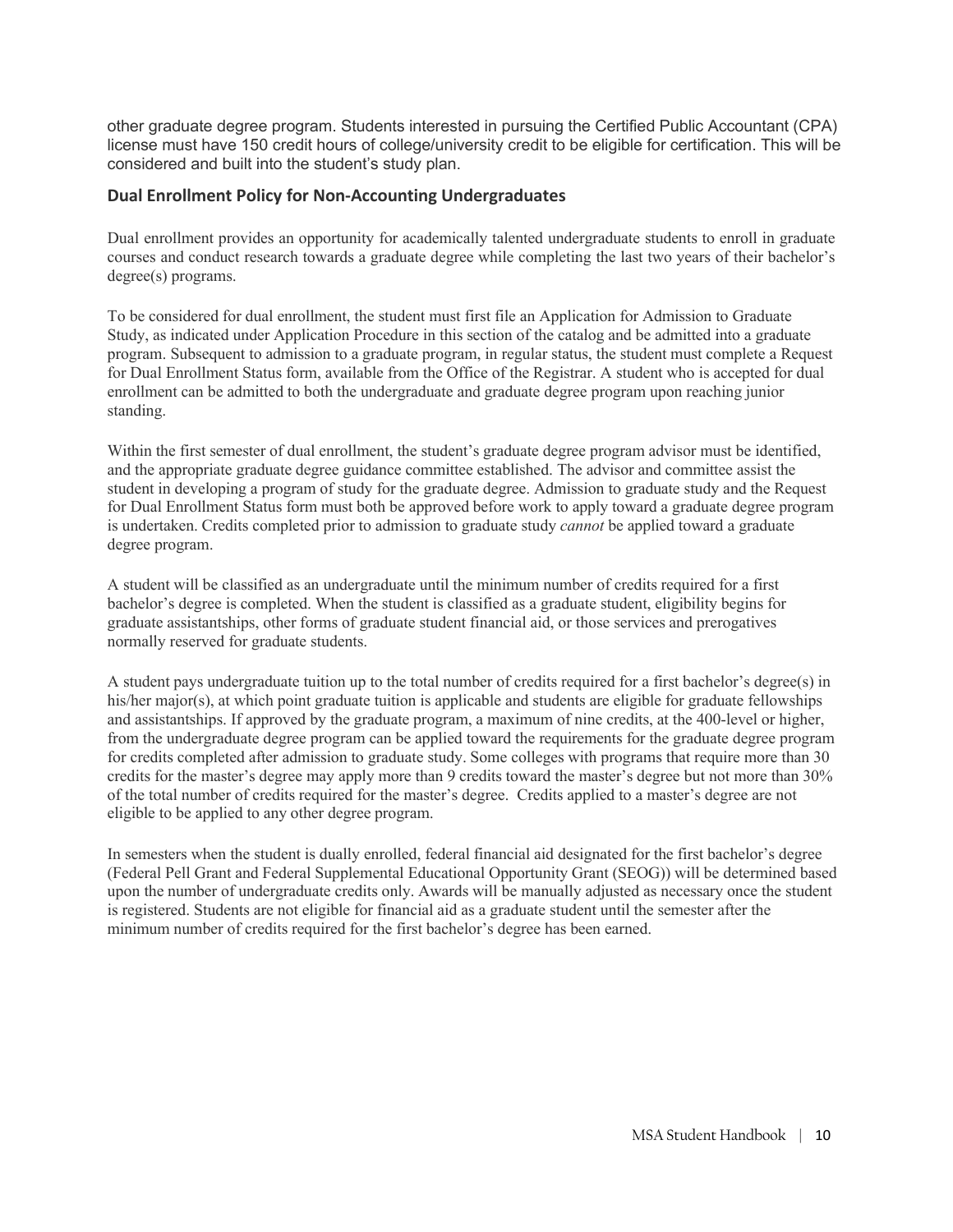# Program Policies

#### **Academic Performance**

The MS in Accounting program experience is based on select students who exhibit high standards for academic excellence, job performance, and leadership potential. An MSA student is expected to uphold the Eli Broad Graduate School of Management's policy on academic honesty.

While faculty members are responsible for defining the course requirements regarding individual and team assignments, students are responsible for making sure that they understand faculty expectations and course standards. If there are any questions regarding acceptable individual and study team practices on assignments, the student(s) must endeavor to clarify the situation with the professor(s).

All course requirements are at the discretion of the individual faculty member who teaches the course. Students must maintain a cumulative grade point average of 3.00 to graduate from the program. Any cumulative grade point average less than 3.00 will be considered probationary status. Students on probation may be asked to leave the program. Students are welcome to discuss their academic progress with faculty and the program administration at any time.

#### **Academic Assessment**

Michigan State University uses a numerical system - 4.0, 3.5, 3.0, 2.5, 2.0, etc., to 0.0. Students are expected to (1) maintain a minimum grade point average of 3.0 each semester; (2) maintain a cumulative minimum grade point average of 3.0; and (3) complete all required courses. A 3.0 cumulative grade point average is required for graduation. A minimum of 2.0 grade must be earned in each class. Questions regarding grades should be directed to the course professor.

The MSU Registrar's Office provides final grades at the end each module. Semester grades may be viewed on STU-INFO at stuinfo.msu.edu. If you would like a printed copy of your grades from the MSU Registrar's Office, please contact the MSU HELPLINE at msuhelp@msu.edu or call (517) 353- 4678 or (800) 496-4678. In addition to grades earned in current courses, these grade reports include your cumulative grade point average and credits earned to date.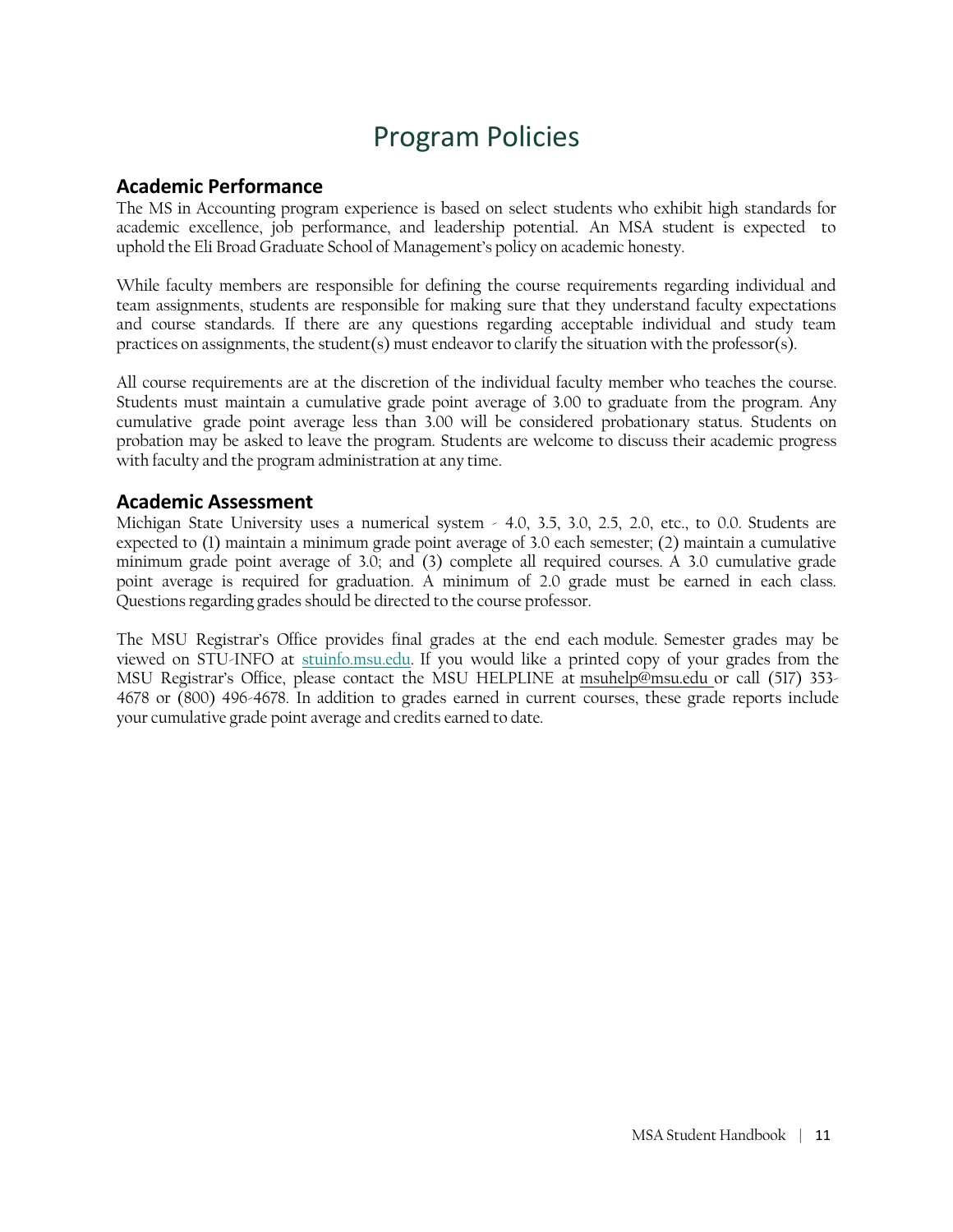### **Incomplete Grades**

Incomplete grades are given only under extreme circumstances and must be requested from the faculty member. Specific time limits must be established and met. Students who do not complete coursework in a timely manner may be subject to failing grades and/or dismissal from the Program.

### **Course Assignments**

Class assignments vary by instructor. Classes may combine case studies, textbook and course readings, computer programming, simulations, projects and discussions. Students are expected to complete assignments on time, within deadlines, and to manage their time effectively. It is at the discretion of the faculty member whether late assignments will be allowed and whether penalties will be imposed.

### **Attendance**

Attendance at all class sessions is a requirement of the program. Because of the accelerated nature of the program, missing any class time may seriously impact the student's learning experience. Each student is responsible for being prepared and committing to the class schedule. The faculty member is the only one who can grant permission for class absences.

# **Participation**

Participation at all class sessions is in your best interests as a student. Many classes include a grade component related to participation. The accelerated nature of the program intensifies the learning momentum, deliverables and structure of classroom sessions.

### **Advising and Counseling**

You may contact the Program Director at any time for counseling relative to the program. For specific academic discussions, you should contact your instructor.

In addition, MSU operates a counseling center to provide a wide range of services and assistance to students. The center has several offices on the East Lansing campus. The MS in Accounting s t u d e n t s are eligible for these services. For more information, go to: http://www.counseling.msu.edu/ or call (517) 355-8270.

### **Withdrawal**

Withdrawal from the program should be considered only after discussion with the Program Director regarding the circumstances precipitating the requested withdrawal. If the student and the Director decide it is in the best interest of the student to withdraw, then a written statement regarding the reason for the withdrawal should be submitted to the Program Director. Tuition refunds, if applicable, will be at the discretion of the Program Director and in accordance with University tuition reimbursement schedules. If the student wishes to continue the program later, a written request must be submitted and discussed with the Program Director. If the request is granted, documentation that outlines the re-enrollment parameters and timeline will be developed by the MSBA program office.

# **Confidentiality of Student Records**

Under the Federal Family Educational Rights and Privacy Act of 1974, registered students have access to their educational records. The student must give written permission for the university to release academic information, such as grades or honors, to anyone except officers of the university. This restriction includes your sponsoring organization. If you have waived your rights of access to any part of your application, including the nomination and recommendations, that information cannot be released **to you.**

### **Diplomas and Transcripts**

The diploma and transcript will read: Master in Science in Accounting. The University sends the diploma and transcript to all graduates in good standing within a month of graduation. Transcripts may be ordered via the web at: http://www.reg.msu.edu/StuForms/TranscriptRequest/Transcript.asp.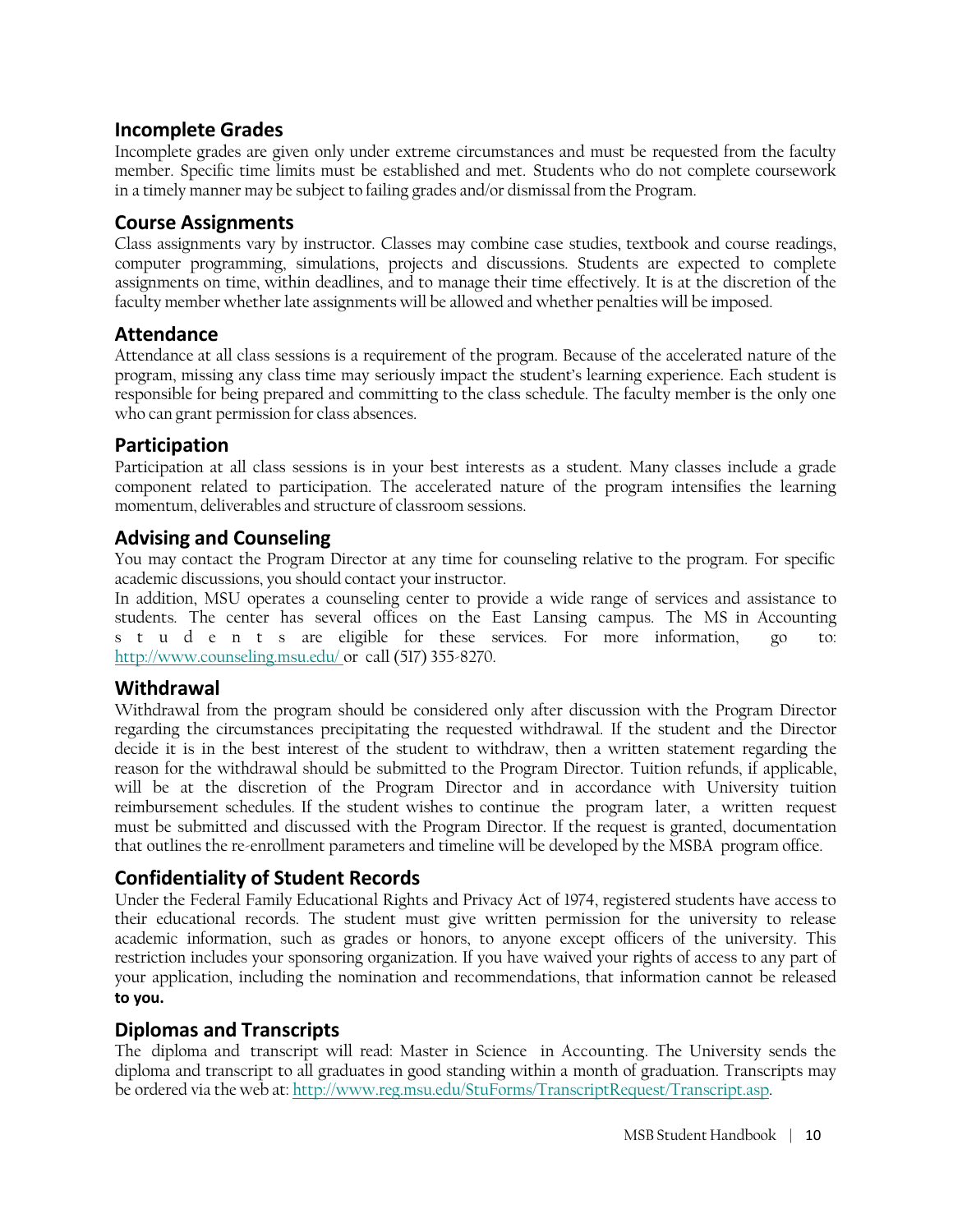# Academic Integrity

Academic integrity is fundamental to the learning process in the program because personal integrity is an extremely important characteristic in the business world. Students are expected to be knowledgeable of expectations for individual and team integrity and of the Honor Code.

#### **Individual and Team Integrity**

Individual work on course assignments is required to be the product of the individual student. Team products will carry the authorship of the team, with the expectation that each team member will contribute to the team effort, and that the assignment is the product of that specific team. All external sources (ideas, words, and websites) used for assignments must be properly documented. Direct quotes must be noted with quote marks. Standards for documenting sources are available in the Appendix. The misrepresentation of individual and team assignments and/or failure to document external sources will be a violation of the Broad School's Policy on Academic Honesty; see Appendix 2 for this document. A student or team may receive a failing grade for the assignment, the course, or may be dismissed from the program. The University provides specific guidelines on Academic Integrity, which may be found at: http://www.vps.msu.edu/SpLife/rule32.htm.

Course requirements are usually based on individual effort, occasionally on team effort. While it is each faculty member's responsibility to provide instructions on team assignments versus individual work, it is ultimately each student's responsibility to know what is expected and to submit the expected outcome, whether individual or team based. Any questions or concerns regarding assignments should be addressed to the faculty prior to submission.

Individual course outcomes are dependent upon each student submitting his or her individual product: a test, a paper, or a presentation. The intent of these assignments is to ascertain each student's personal learning and understanding of course subject matter. Evidence of collaboration on individual assignments will not be tolerated and will be subject to penalty. If an instructor discovers any instance of academic dishonesty, it is his or her responsibility to take appropriate action. The student may receive a failing grade for the assignment, the course, or may be dismissed from the program.

#### **Student Honor Code**

The Broad School MS in Accounting program is committed to developing global leaders by embracing the values of integrity, teamwork, continuous improvement, and community service. As members of the Broad community, we share the responsibility to sustain an environment that always supports these values.

This Honor Code embodies the standards of professional conduct adopted by the Broad School student body. Each MSA candidate is responsible for reading and understanding the Honor Code prior to the first day of classes. All students have the responsibility to adhere to the standards articulated in the Honor Code.

#### **I. ProfessionalValues and Standards.**

Integrity

In order to lead others, we as future managers must act with integrity. Our actions must be consistent with our values and reflect our high standards of integrity. We as good managers are expected to behave in a fashion that withstands ethical scrutiny and is consistent with our community standards. As members of the Broad School community, we agree to be held accountable for our actions. As Broad School MSA candidates, our collective and individual actions will exemplify professionalism through the respect and courtesy we direct toward our peers, faculty, staff, prospective employers and members

of the external community.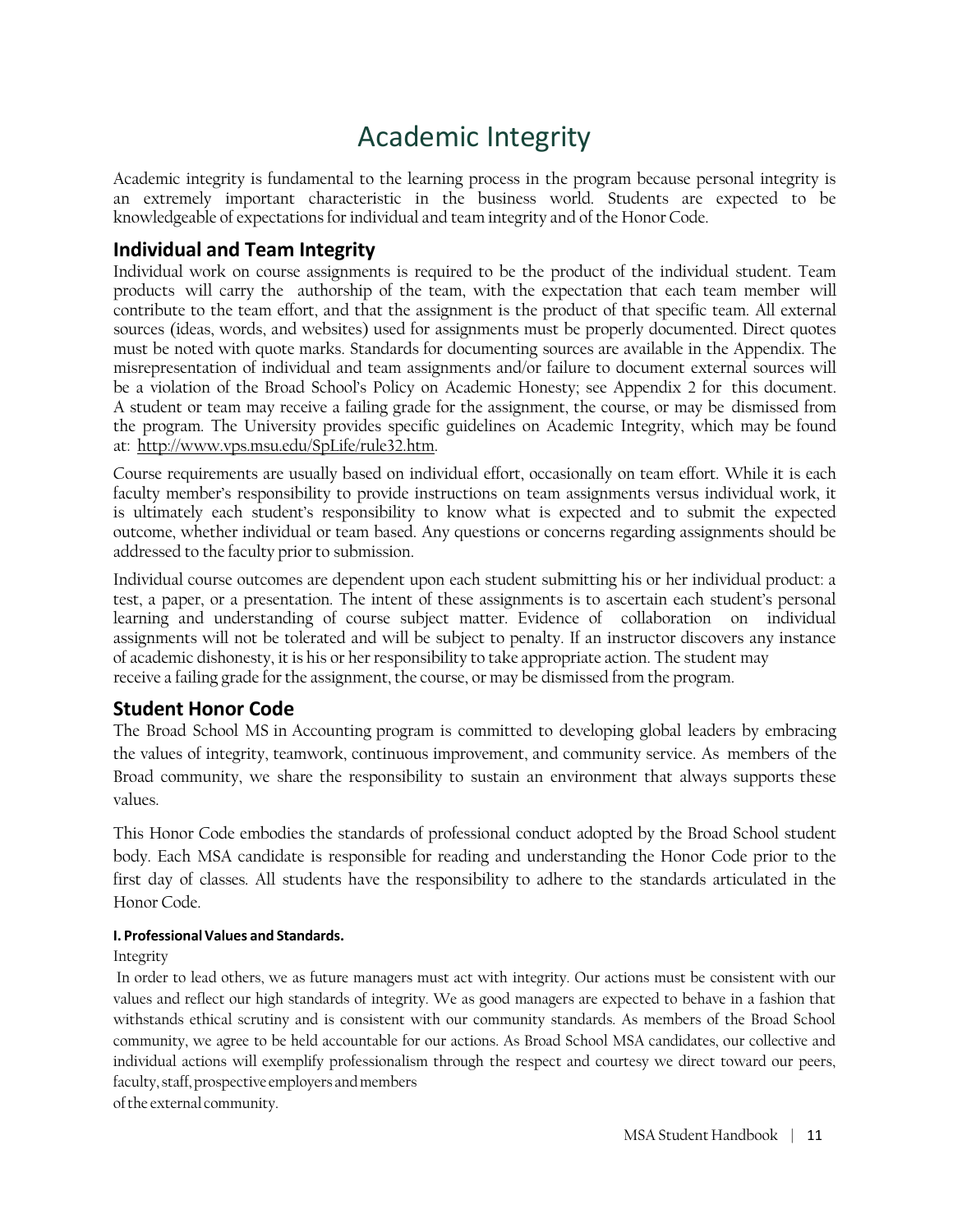#### Continuous Improvement

We are members of the Broad School community – a collection of people, property, and ideas. As members of the community, we have a collective responsibility to advance the program in a positive direction. Every member is expected to contribute to the program's continuing success, setting a positive example that others will follow.

As future business leaders, we impose demanding goals upon ourselves to enhance our knowledge, further expand our intellect and grow as people. We are guided by a constant desire for ongoing self-improvement and realize that the most valuable benefits are realized while stretching ourselves to achieve more than we thought possible. We understand that during this marathon, taking shortcuts will not enable the personal development that we seek. Everyday, ambition, dedication, and determination will compel us to reach ever higher levels of achievement.

#### Community Service

Give back and respect the community. Giving back to the community may be in the form of time, money or information, all of which have equal importance. As future leaders, we must remember to not only give back to the communities in which we ultimately reside, but also to the community from which we came. We must also remember that our actions as individuals may have a tremendous impact on our community as a whole, an impact that is important to consider at all times.

#### **II. Code Violations.**

Conduct that violates one of the Values articulated in the Code, regardless of where the conduct occurs, will be adjudicated under the Eli Broad College of Business and Eli Broad Graduate School of Management Grievance Procedure established in accordance with the provisions of the Academic Freedom Report (AFR) and the Graduate Students Rights and Responsibilities (GSRR) document for students at Michigan State University.

Conduct violates the Honor Code when it is contrary to one of the specified Values and impairs, interferes with, or obstructs the mission, processes, or functions of the Broad program. Such conduct includes, but is not limited to:

Academic Dishonesty: Academic dishonesty violates the values of integrity, teamwork and continuous improvement. Academic dishonesty may include, but is not limited to, using another student's work on an individual assignment or exam, posting or obtaining examination questions and/or answers on the Internet, providing information prohibited by the instructor to another student on an individual assignment or exam, and plagiarism.

Plagiarism includes appropriating another person's ideas or work without giving them credit or using information from the Internet, books or magazines without citing the source. If a student is unsure of what may constitute cheating in a specific case, he/she should consult the syllabus and/or professor of the class.

Non-Academic Dishonesty: Non-academic dishonesty violates the values of integrity, teamwork and continuous improvement. Non-academic dishonesty may include, but is not limited to, conveying an untruth to gain an unfair advantage over other students. Examples include putting false information on a resume or job application.

Misuse of Property: Misuse of property violates the values of integrity, teamwork, continuous improvement and community service. Misuse of property may include, but is not limited to, misusing or taking Broad property or the property of others without permission, or misusing or misappropriating funds. Examples include misuse of copyrighted material, vandalism or embezzlement of student organization funds.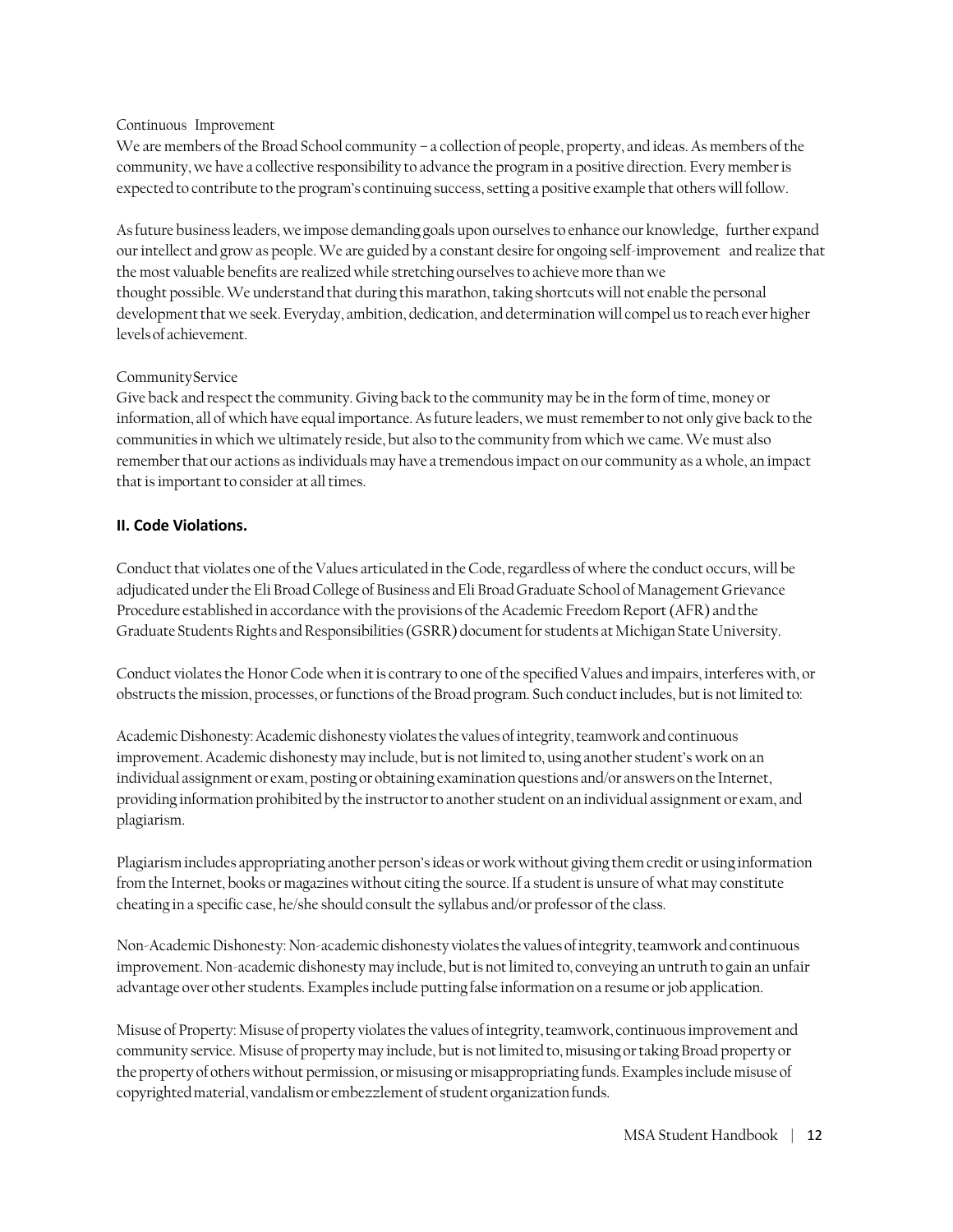Harassment/Discrimination: Harassment and discrimination violate the values of integrity, teamwork, continuous improvement and community service. This category includes conduct that is unlawful or in violation of University policy.

Other Violations: Conduct that would violate a student group regulation, general student regulation or University policy, if the conduct occurred on campus, may also constitute a violation of the Honor Code where that conduct is contrary to one of the specified Values and impairs, interferes with or obstructs the mission, processes or functions of the Broad School program. Failure to report an Honor Code violation is considered a violation of the Honor Code. Any MSA student with knowledge of a violation has the responsibility to report the incident to the MSA Program Director.

# Student Conduct and Conflict Resolution

The MS in Accounting program experience is based on mutual respect and professional conduct. The program faculty are respected members of the academic community who demand high standards of excellence. Students should be prepared for class and ready to participate in meaningful classroom activities. Participation at all class sessions is in your best interests as a student. Most classes include a grade component related to participation. Continuous attendance strengthens the learning experience, contributes to the sharing of ideas in the classroom, and develops team and cohort relationships.

While the spirit of classroom discussions encourages an open atmosphere for diverse opinions, courtesy and professionalism should always prevail. The nature of the intensive classroom experience and class size demands minimal interruptions and cell phones, beepers, computer games, and non-class related Internet surfing during class sessions interrupt concentration levels and are not welcome. Professionalism and respect for classmates and faculty are expected at all times.

Examinations are scheduled and appear on most course syllabi. Scheduling and availability of make-up exams is at the discretion of the professor.

# Student Teams

The MS in Accounting program recognizes the importance of teamwork and cooperation in today's workplace. MSA students are often assigned to teams for various course projects. All course requirements are at the discretion of the individual faculty member.

A number of course projects may be dependent upon the collaboration of team members working toward a final outcome: a presentation, paper, or other assignments. The premise of the MSA program is that shared knowledge can enhance the individual learning process. Consequently, students are responsible to their team members for timely communication regarding assignments, responsibilities for course deliverables, and for sustaining individual effort toward team projects. In the event of team conflict, teams should plan to resolve the conflict themselves. If further resolution is needed, the team should follow the procedures outlined in the MSA document "Team Procedures for Resolving Conflict"(see Appendix).

It is important that all participants are responsible to each other and work together in a spirit of cooperation and learning. Teams are required to remain together throughout the program. Lack of contribution to required team activities will not be tolerated.

If problems arise in the relationships between a faculty member and students, both should attempt to resolve them in informal, direct discussions. If the problem remains unresolved, the student should consult the MSA Program Director. The Program Director will refer to the Department Academic Grievances Procedures, as found in Sec 7.1 of the By-Laws for Academic Governance, Department of Marketing and Supply Chain Management, which uses the model Academic Unit Grievance Procedure approved by UCAA April 30, 1991, or any successor document, to handle grievance. The Broad College of Business and Graduate School of Management have also established a procedure for the receipt and consideration of student academic complaints, which can be found in Appendix 3.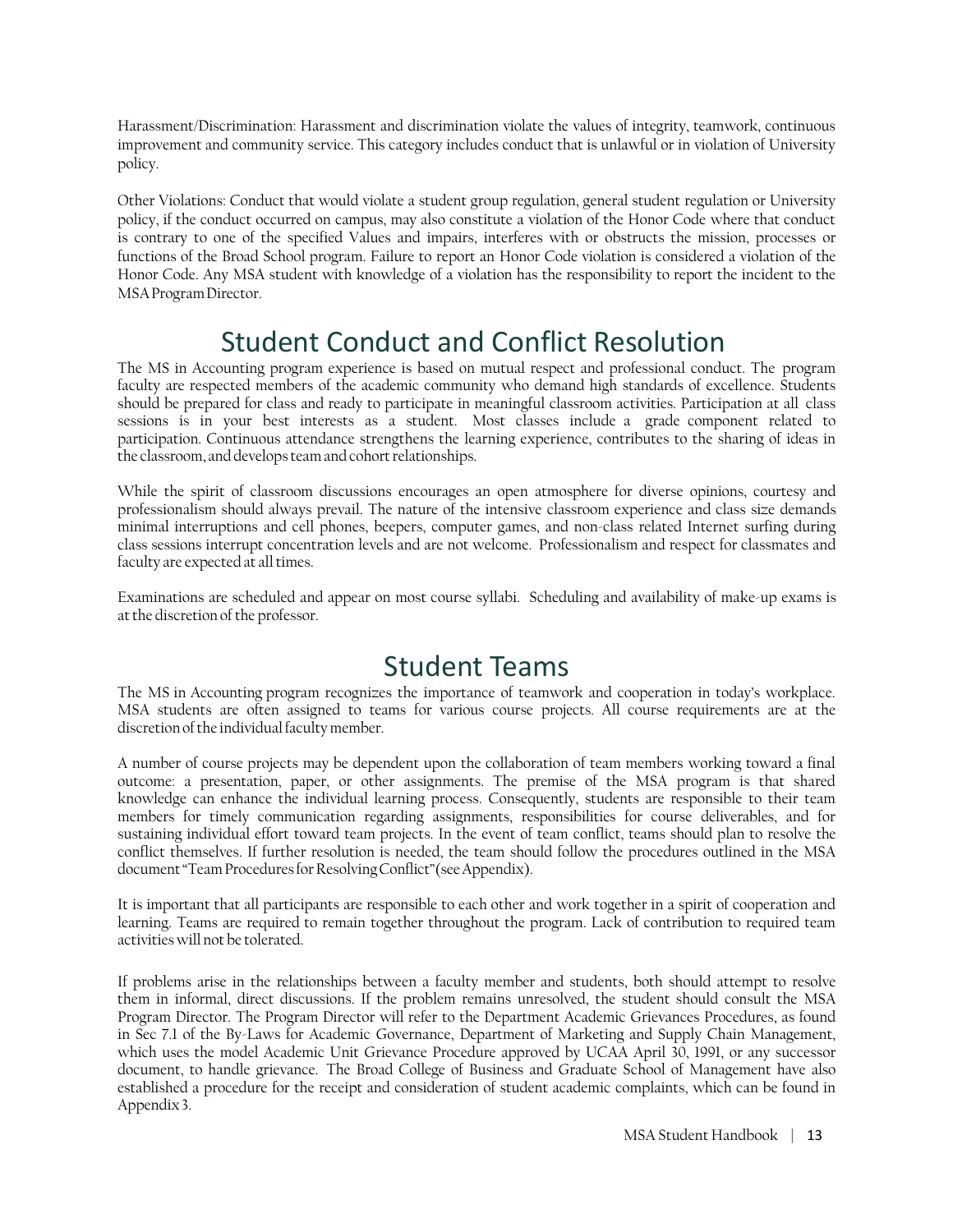# **MSA Student Life**

### **Academic Calendar**

The MSA program is a twelve-month program leading to a Masters Degree. The program begins each semester with a required orientation of each year. Classes are held in the Spring semester (January until early May), Summer semester (May-August), and Fall semester (August- December). Graduation ceremonies are held in May or December of each year. There are also mandatory activities associated with the program that students are required to attend. Students are expected to plan around the academic calendar and activities schedule.

### **Communications**

E-mail has been found to be the most efficient means of communication between students, faculty and the MSA program staff. The MSU e-mail account identifies you as an MSU student and provides a single platform for these services. Classes will use the designated MSU course management system, D2L or Desire 2 Learn. Students may access D2L at: d2l.msu.edu

### **Tuition**

The MSU Controller's Office is responsible for tuition invoicing and collection. Acceptable forms of payment are personal check, company check, some credit cards or bank certified check, made payable to Michigan State University. Failure to keep current with tuition payments may jeopardize your enrollment in the MSA program.

### **Financial Aid**

You may want to explore the possibility of financial aid. A number of students elect to apply for student loans to help bridge the gap between tuition cycles. If you are interested in applying for financial aid, please contact John Garcia in the Office of Financial Aid soon, as aid processing may take 4-6 weeks for the entire process. Mr. Garcia may be reached at (517) 353-5940 or via e-mail garcia11@msu.edu; please identify yourself as a student in the MSA program.

The Office of Financial Aid notifies students of aid eligibility or aid revisions via your MSU e-mail account. You will need to follow the directions contained in the e-mail notice to access a web-based system www.finaid.msu.edu to view your awards and take the required action to accept/decline/reduce the assistance offered. You can also print a copy of your aid notification from this site.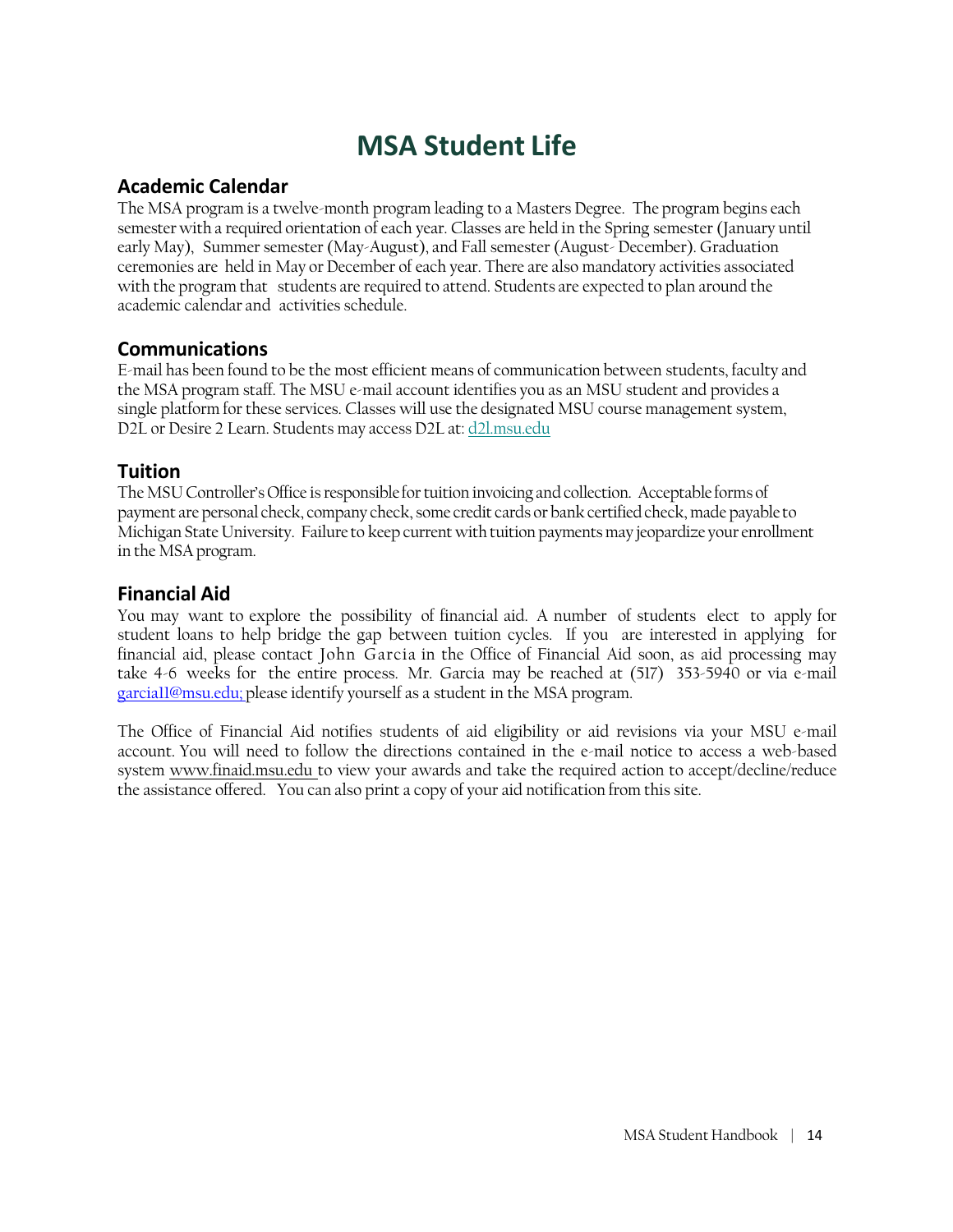# **Student Resources**

# **CampusResources**

#### **Campus Facilities**

As an MSU graduate student, you have access to all student facilities on the East Lansing campus. You must have your student ID card with you if you want to use these facilities. Other facilities include the Forest Akers Golf Center which has been named in the Nations Top 100 Ranges by "Golf Range Magazine" for the  $5<sup>th</sup>$  consecutive year in a row, as well as the three Intramural Sports  $\&$  Recreation buildings located throughout campus.

#### **Office of International Students and Scholars (OISS)**

The OISS helps educate and remind international students and their family members about immigration rules, responsibilities, deadlines, and benefits. OISS staffs also advise students individually on immigration matters, process immigration requests (for travel signatures, work authorizations, dependent documents, etc.), offers information sessions, procedures information publications, forms, and applications to help internationals students and their dependents maintain lawful immigration status. For more information about OISS, please visit: oiss.isp.msu.edu/.

#### **Office of Education Abroad**

The Office of Study Abroad at MSU is dedicated to providing all students with high quality international academic opportunities that allow them to develop knowledge and skills needed to become productive and successful members of the global community. In partnership with MSU colleges, departments, support units, faculty, and staff, we seek to increase awareness of education abroad opportunities, to promote intercultural learning, and to advocate for diversity in participants and programs. For more information, please visit: studyabroad.isp.msu.edu/.

#### **Student Identification Card**

Your MSU student ID card is an important document as an MS student. It will give you access to all MSU libraries, athletic facilities, and MSU events. To obtain tickets to athletic and other events, it is necessary for you to present your student ID card at the time your purchase the tickets. To check books out of the University libraries you must have your student ID card with you. If it must be replaced, you will need to contact the MSU ID Office and will be charged \$20.

#### **Student Rights and Responsibilities**

For information about your academic rights and responsibilities as graduate students, please refer to Spartan Life: Student Handbook and Resource Guide. A portion of the handbook is included in this handbook. The entire handbook can be accessed on the web at: http://splife.studentlife.msu.edu/ academic-freedom-for-students-at-michigan-state-university.

#### **Ticket Offices**

Tickets to athletic events are available by visiting the Jenison Fieldhouse ticket office in person. Season tickets can be ordered and picked up after registration by going to the ticket office and showing your student ID. Monday through Friday. Tickets for Abrams Planetarium are available at show time. Wharton Center Tickets for the Broadway, University, Live Arts, and Chamber Music Series are available at the Wharton Center Ticket Office.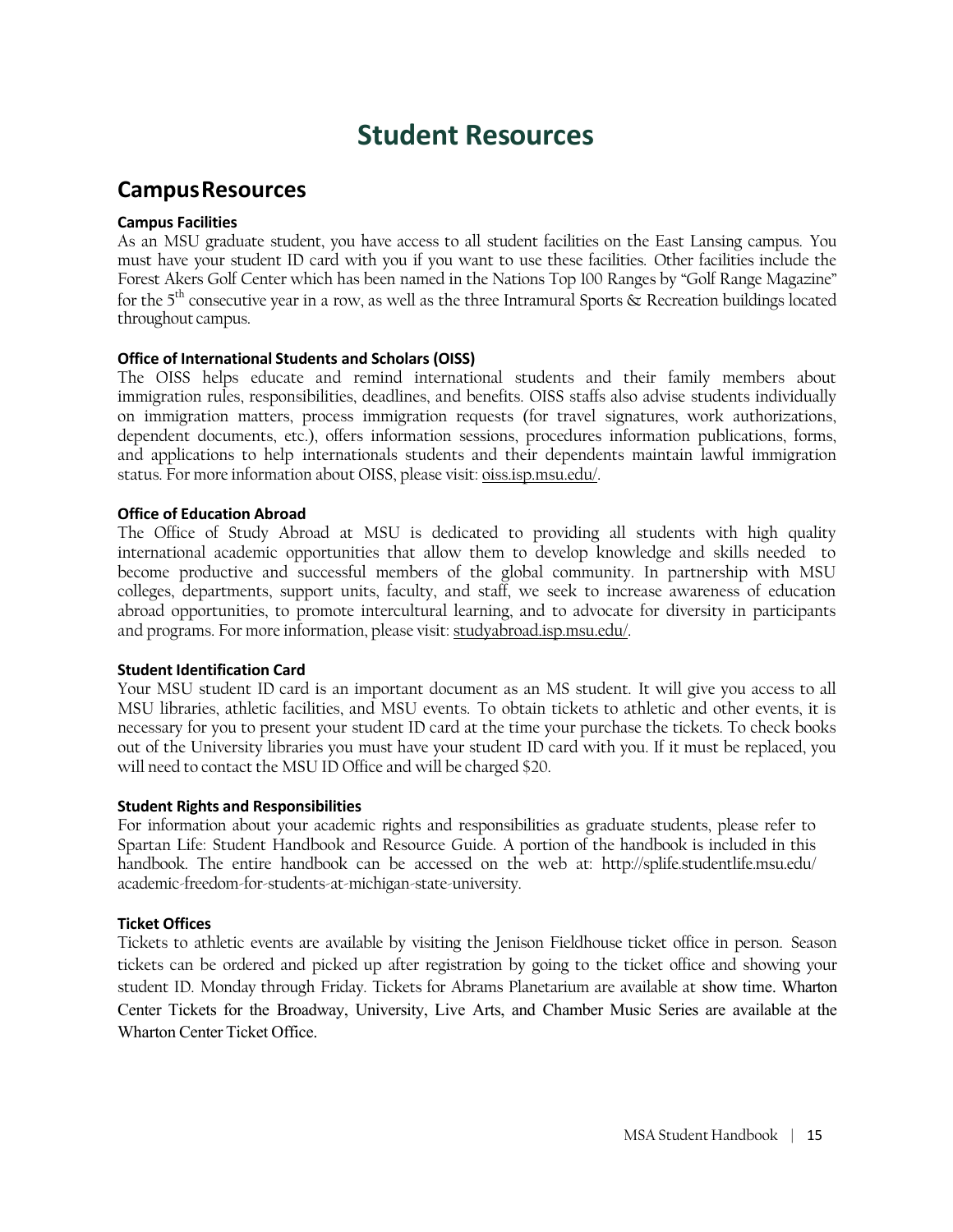# **Academic Resources**

### **Library**

Library plays a very important role in your university life. It provides articles for your assignment, place for your group meeting, and great atmosphere for your self-study. As accounting students, there are two libraries that are very important to you-main library and Gast Business Library.

*The Main Library* locates on West Circle Drive, right by the Cedar River. It has four levels and a basement on both east and west wings. Main library open at 10:00 am on Sunday and does not close until 10:00 pm on Friday. On Saturdays, it opens from 10:00 am to 10:00 pm.

*The Gast Business Library* is located in the basement of Law School. Since it is just across the street from Business College Complex, it is very popular among business school students. It provides big tables for group discussion and single tables in quite study area. The business library provides business resources and services to the students, faculty, and staff of Michigan State University to support research and curricular needs. .

If you want to reserve a room in either library for your group study or discussion; you can make the reservation through this link: https://login.msu.edu/?App=LIB\_Reservations.

# **Career Resources**

### **Russell Palmer Career Management Center**

The Russell Palmer Career Management Center provides comprehensive career services to all students. Through H a n d s h a k e , the online recruiting system, students can schedule on-campus interviews; submit their resume for internship, part-time and full-time job postings, learn about company events and register for career fairs and programs. For more information, please visit: broad.msu.edu/career-management.

### **Graduate Career Management Center**

The Graduate Career Management Center provides a high level of personalized services to students and employers. The center's innovative programs, services, and resources provide assistance to students in the areas of assessment, goal setting, job search, and career management. The center facilitates relationships with alumni and employers and empowers students to take charge of their future. For more information, please visit: broad.msu.edu/career-management/graduate/.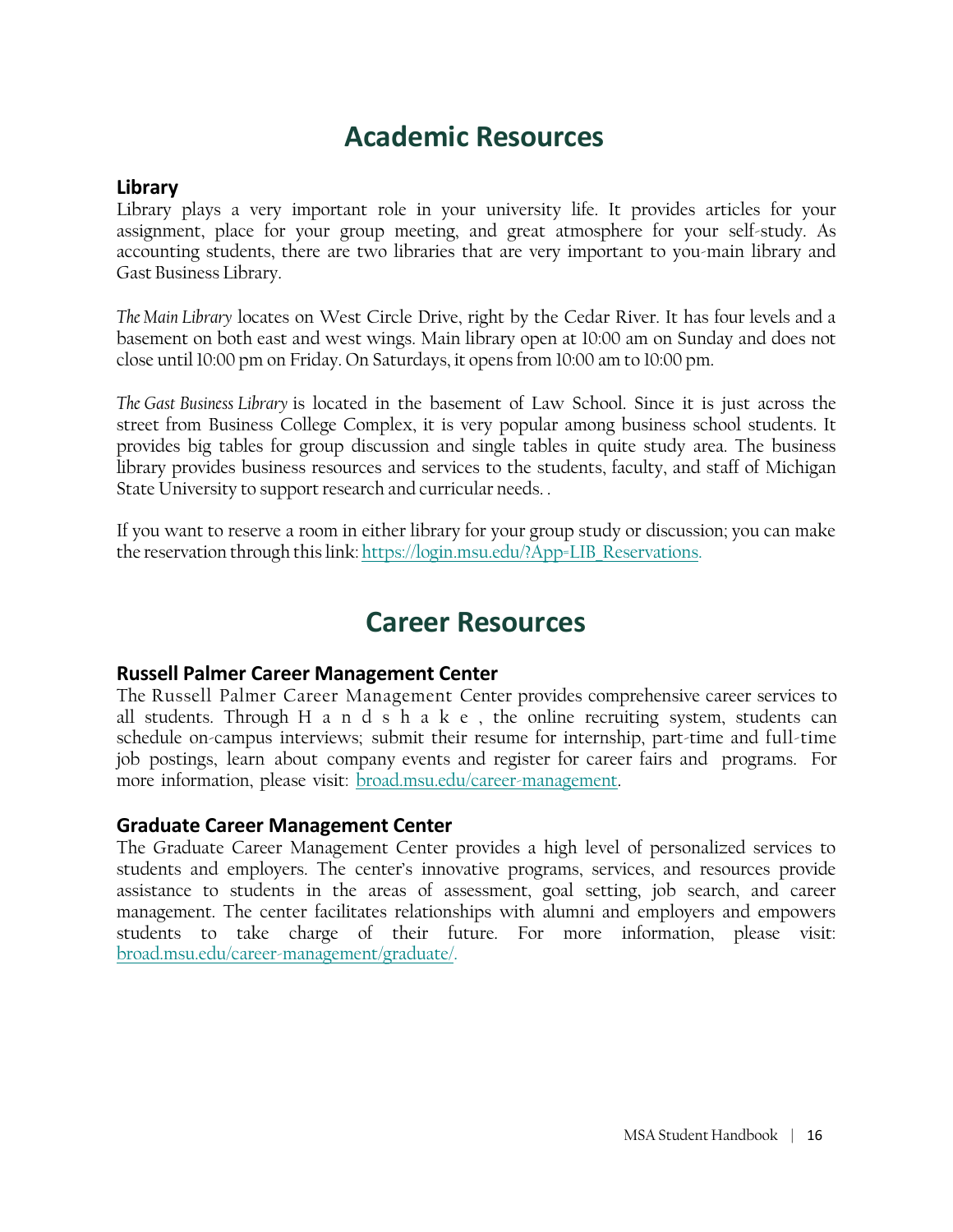# **Master of Science in Accounting Student Handbook Appendix**

# **Appendix 1. Documenting Sources**

All external sources used for MSA assignments must be properly documented. This includes all written sources as well as web-based information. Direct quotes must be specifically noted. The student or team must acknowledge any information that takes ideas or words from other sources. There are a number of standards for documenting sources and referencing other materials and authors. Failure to document external sources in course assignments will be a violation of the Broad School's Policy on Academic Honesty. In recent years there has been increased use of web resources; please be very careful about documenting web sources correctly to avoid any problems related to academic integrity. Several suggested formats follow:

#### **Journal & Newspaper Article**

Becker, L. J., & Seligman, C. (1981). Welcome to the energy crisis. Journal of Social Issues, 37(2), 1-7. (include date of publication for newspaper)

#### **Book**

Bernstein, T. M. (1965). The careful writer: A modern guide to English usage. New York: Atheneum.

#### **Citations in the Text of Papers**

(Smith, 1982, p. 276)

#### **Citing a Web Site**

To cite an entire Web site (but not a specific document on the site), it's sufficient to give the address of the site in the text. For example,

Kidpsych is wonderful interactive Web site for children (http://www.kidpsych.org). No reference entry is needed.

#### **Citing Specific Documents from a Web Site**

Web documents share many of the same elements found in a print document (e.g., authors, titles, dates). Therefore, the citation for a Web document often follows a format similar to that for print, with some information omitted and some added.

#### **Anarticle fromthe journal***American Psychologist***:**

Jacobson, J. W., Mulick, J. A., & Schwartz, A. A. (1995). A history of facilitated communication: Science, pseudoscience, and antiscience: Science working group on facilitated communication. *American Psychologist, 50*, 750-765. Retrieved January 31, 1996 from the World Wide Web: http:// www.aga.org/journals/jacobson.html

#### **Citing Articles and Abstracts from Electronic Databases**

The basic retrieval statement for CD-ROM databases is as follows:

Bowles, M. D. (1998). The organization man goes to college: AT&T's experiment in humanistic education, 1953-1960. *The Historian, 61*, 15+. Retrieved [month day, year] from DIALOG on-line database (#88, IAC Business A.R.T.S., Item 04993186)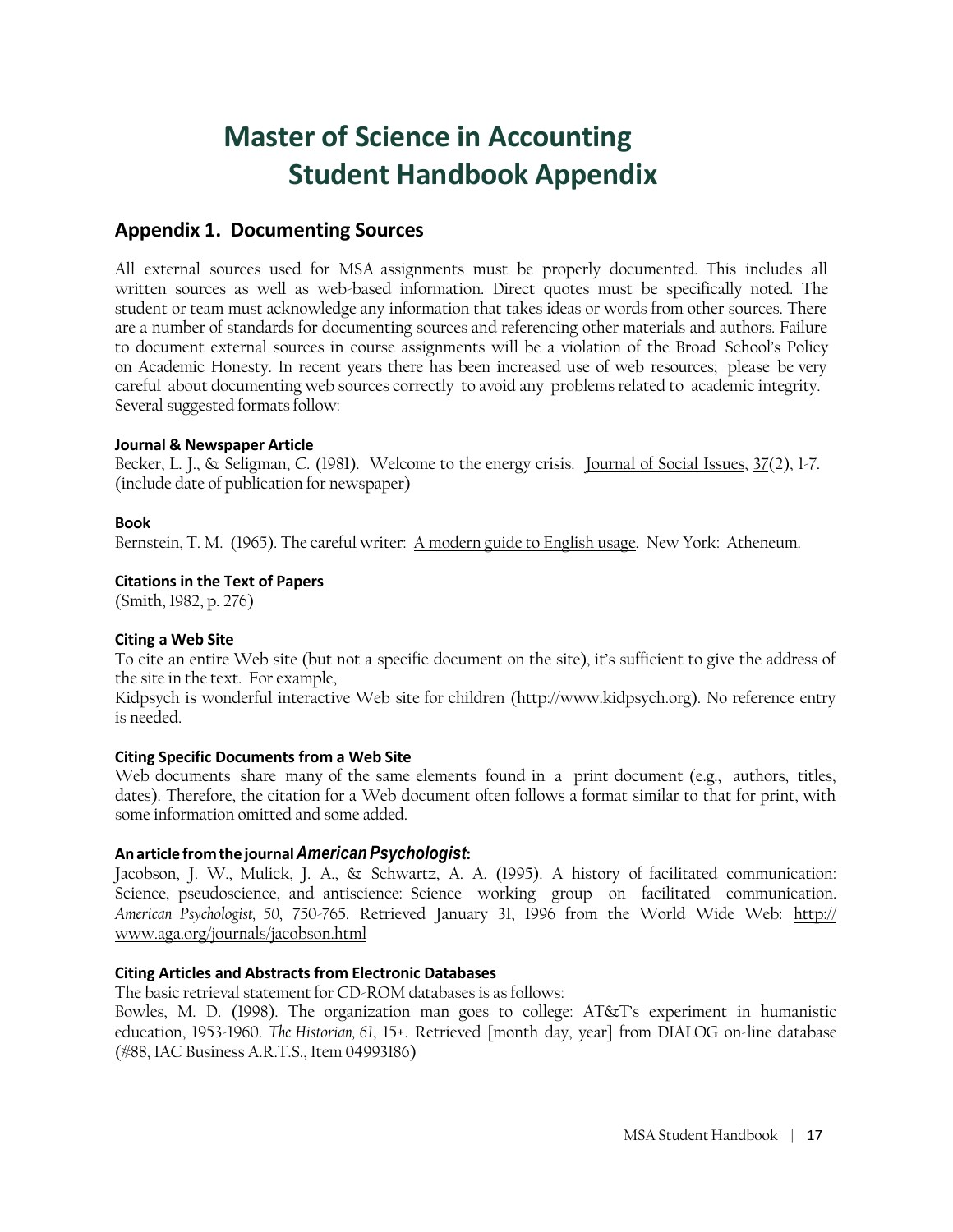# **Appendix 2. Eli Broad Graduate School of Management Policy on Academic Honesty**

The principles of truth and honesty are fundamental to the educational process and the academic integrity of the University: therefore, no student shall:

- 1. Claim or submit the academic work of another, as one's own.
- 2. Procure, provide, accept or use any materials containing questions or answers to any examination or assignment without proper authorization.
- 3. Complete or attempt to complete any assignment or examination for another individual without proper authorization.
- 4. Allow any examination or assignment to be completed for oneself, in part or in total, by another without proper authorization.
- 5. Alter, tamper with, appropriate, destroy or otherwise interfere with the research resources or other academic work of another person.
- 6. Fabricate or falsify data or results.

In accordance with the provisions of the MSU Academic Freedom Report (AFR) and the Graduate Student Rights and Responsibilities (GSRR), The Eli Broad College of Business and Graduate School of Management has established a process for the receipt and consideration of student academic complaints (13 April 2001).

### **Appendix 3. The Eli Broad College of Business Grievance Procedure**

In accordance with the provisions of the Academic Freedom Report (AFR) and the Graduate Student Rights and Responsibilities (GSRR), The Eli Broad College of Business and Graduate School of Management has established the following procedure for the receipt and consideration of student academic complaints:

#### 1. **Complaint to Unit Administrator**

- 1.1 If problems arise in the relationship between instructor and student, both should attempt to resolve them in informal, direct discussions (GSRR 5.3.1). If the problem remains unresolved, then the student should consult the unit administrator (the Departmental Chairperson or School Director) of the instructional staff member concerned. The University Ombudsman may be consulted as well. If the unit administrator is unable to resolve the dispute, the student may then submit a formal written grievance for consideration by an appropriate unit hearing board. The formal grievance alleging violations of academic rights must include a proposed remedy that could be implemented by the unit administrator (AFR 2.4.2 and GSRR 5.3.2)
- 1.2 Grievances must normally be initiated no later than mid-semester of the semester following the one wherein the alleged violation occurred (exclusive of summer semester). If the involved instructor or student is absent from the University during that semester, or if other appropriate reasons exist, an exception to this provision may be granted by the appropriate hearing board. If, before the formal grievance procedures are completed, the University no longer employs the involved instructor, the grievance process may nevertheless proceed. (AFR 2.4.2.1 and GSRR 5.3.6.1)
- 1.3 A student who receives a penalty grade based upon a charge of academic dishonesty and who is not referred for judicial action may seek a hearing from an academic unit hearing board. In such a hearing, the burden of proof shall rest upon the instructor whose prior assignment of the penalty grade will constitute a charge of academic dishonesty. (GSRR 5.5.2)
- 1.4 Individual units of the College may have their own unit grievance procedure so long as it is consistent with the AFR and the GSRR. If an individual unit does not formally adopt their own procedure, then the procedure in this document shall be followed.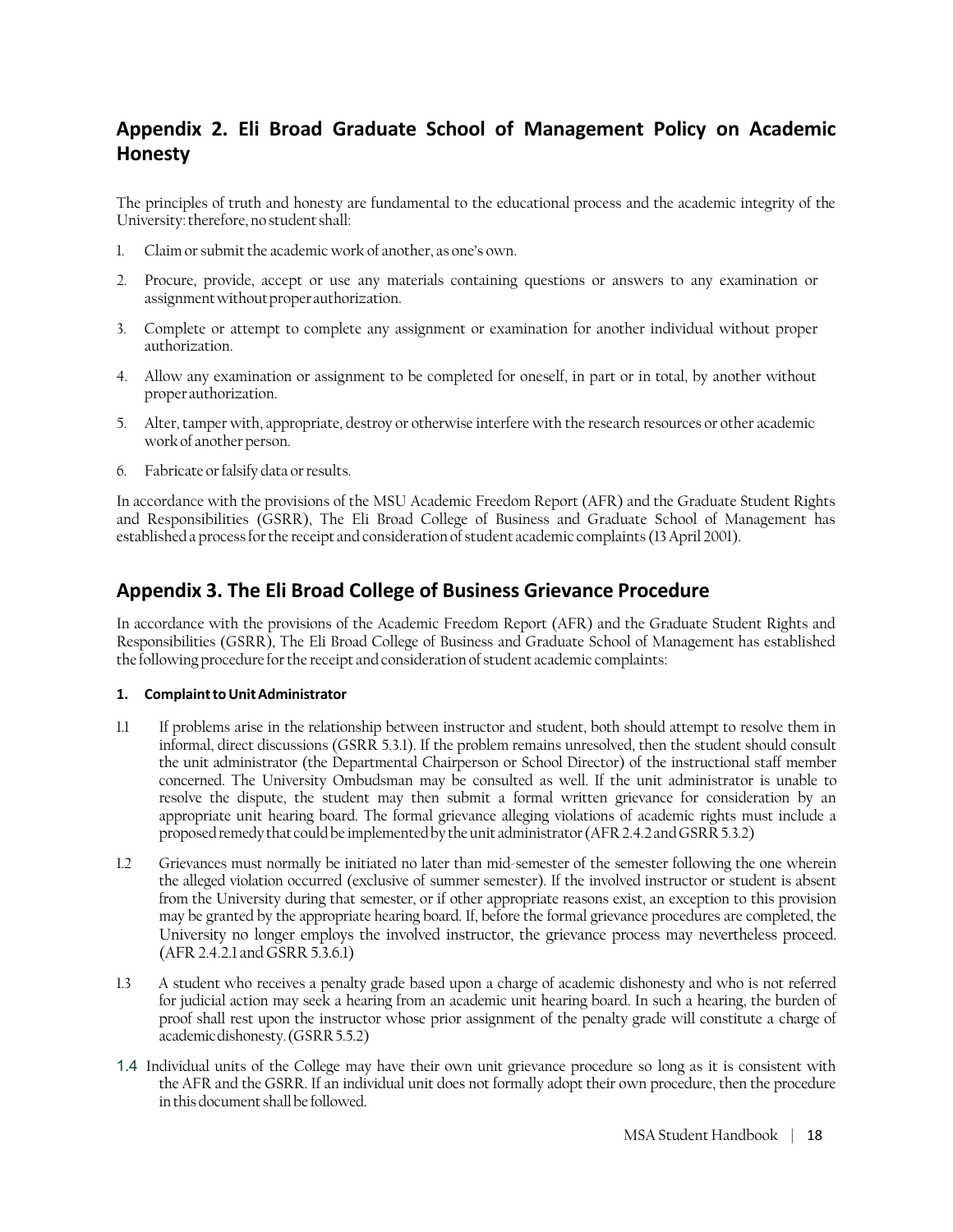#### **2. Referral to Academic Unit Committee**

- 2.1 Upon receipt of a request for a grievance hearing, the unit administrator shall promptly refer the matter, including a copy of the original complaint, to the appropriate unit hearing board. Upon receipt of a formal grievance, the chair of the hearing board shall transmit a copy of the grievance within ten (10) class days to the hearing board members and to the person or person's party to the matter. (AFR 2.4.2.3 and GSRR 5.4.3)
- 2.2 The unit hearing board shall be composed of three faculty and three students selected by their respective (undergraduate or graduate) groups, and in accordance with University, College and unit bylaws. (AFR 2.4.3 and GSRR 5.1) The unit administrator shall designate one of the faculty members to serve as chair of the hearing board. The chair of the hearing board shall record and administer the proceedings and organize the preparation of the report summarizing the findings of the board. The unit administrator may serve as an ex officio member of the hearing board. No one involved in the case may serve on the hearing board. (GSRR 5.1.2 and 5.1.7)
- 2.3 The unit hearing board shall review each appeal request and may then forward a copy of the request to the appropriate individual(s) and invite a written response (GSRR 5.4.12.4). After considering all submitted information, the hearing board may:
	- a) Decide that sufficient reasons for a hearing do not exist and dismiss the grievance;
	- b) Decide that sufficient reasons for a hearing exist and accept the request, in full or in part, and proceed to schedule an appeal hearing.
- 2.4 Hearings shall be scheduled within ten (10) class days of the decision of the unit hearing board to hear a grievance. At least three (3) class days prior to a formal hearing, the respondent and the complainant shall be notified by the chair of the hearing board of the time and place of the hearing and the names of the parties to the grievance, hearing panel members, witnesses, and advisors. (AFR 2.4.4 and GSRR 5.4.7)
- 2.5 Attendance at the hearing shall be limited to the committee, the student complainant, the instructional staff member concerned (the respondent), and any witnesses called by the student or instructor. Each party to the grievance may be accompanied by an advisor of their choice who may assist in the preparation of their case. (AFR 2.4.4.2 and GSRR 4.4.8) The Dean or the Dean's designee also may attend as an ex officio member of the board.
- The chair of the unit hearing board shall prepare a written report of findings and rationale for the decision and shall forward copies to the parties involved, the responsible administrator(s), the Ombudsman, and the Dean of College. If the student is in a graduate program, the report shall also be sent to the Dean of The Graduate School. The report shall indicate the major elements of evidence, or lack thereof that support the hearing board's decision. All recipients are expected to respect the confidentiality of this report. When a hearing board finds that a violation of academic rights has occurred and that redress is possible, it shall direct the unit administrator to provide redress. The unit administrator, in consultation with the hearing board, shall implement an appropriate remedy. (AFR 2.4.5 and GSRR 5.4.11)

#### **3. Appeal to College Committee**

- 3.1 Either party to a grievance may appeal the decision of the unit hearing board to a College hearing board.
- 3.2 Appeals must allege either that applicable procedures for adjudicating the case were not followed in the previous hearing or that the findings of the unit hearing board were not supported by the preponderance of the evidence. Presentation of new evidence will normally be inappropriate at an appeal hearing. (AFR 2.4.7.2 and GSRR 5.4.12.1)
- 3.3 All appeals must be written and signed and must specify the alleged defects in the previous adjudication(s) in sufficient particularity to justify further proceedings. The appeal must also specify the redress that is sought.  $(GSRR 5.4.12.2)$
- 3.4 Appeals must be filed within ten (10) class days following notice of a decision. The original decision shall be held in abeyance while under appeal. (AFR 2.4.7.3 and GSRR 5.4.12.3)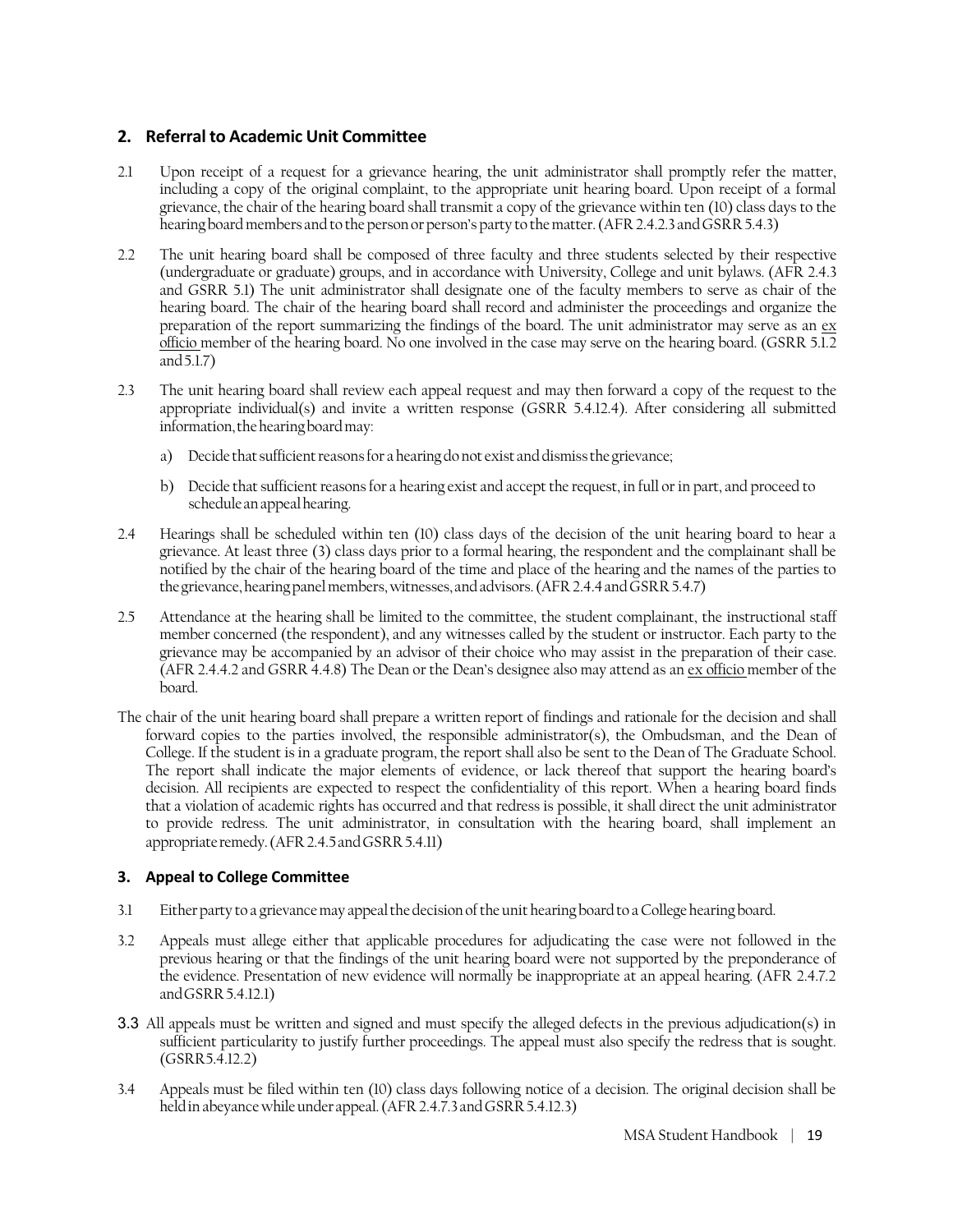- 3.5 The College hearing board shall be composed of three faculty and three students. One of the faculty members shall serve as chair of the College hearing board and shall record and administer the proceedings and organize the preparation of the report summarizing the findings of the board. No one involved in the case may serve on the hearing board.
	- a) Faculty representatives to undergraduate hearings shall include the Chairperson of the Undergraduate Programs Committee or designee, who also shall serve as chair. The Undergraduate Student Senate of the College shall select student representatives to undergraduate hearings.
	- b) Faculty representatives to graduate hearings shall include the Chairperson of the appropriate College graduate committee (either the Masters Programs Committee or the College Doctoral Committee) or designee, who also shall serve as chair. Student representatives to graduate hearings shall be selected by the Graduate Student Advisory Council of the College. (GSRR 5.1.3)
- 3.6 The College hearing board shall review each appeal request and may then forward a copy of the request to the appropriate individual(s) and invite a written response (GSRR 5.4.12.4). After considering all submitted information and within ten (10) class days of the appeal request, the College hearing board may:
	- a) Decide that sufficient reasons for an appeal do not exist and that the decision of the lower hearing body shall stand;
	- b) Direct the lower hearing body to rehear the case or to reconsider or clarify its decision; or
	- c) Decide that sufficient reasons exist for an appeal and accept the request, in full or in part, and proceed to schedule an appeal hearing.
- 3.7 Appeal hearings shall be scheduled within ten (10) class days of the decision of the College hearing board to hear an appeal. At least three (3) class days prior to a formal hearing, the respondent and the complainant shall be notified by the chair of the hearing board of the time and place of the hearing and the names of the parties to the grievance, hearing panel members, witnesses, and advisors. (AFR 2.4.4 and GSRR 5.4.7)
- 3.8 Attendance at the hearing is limited to the committee, the student complainant, the instructional staff member concerned, and any witnesses called by the student or instructor. Each party to the grievance may be accompanied by an advisor of their choice who may assist in the preparation of their case. (AFR 2.4.4.2 and GSRR 4.4.8) The Dean or the Dean's designee also may attend as an ex officio member of the board.
- 3.9 Following an appeal hearing, the College hearing board may affirm, reverse, or modify the decision of the unit hearing body. (GSRR 5.4.12.4.1) The chair of the College hearing board shall prepare a written report of findings and rationale for the decision and shall forward copies to the parties involved, to the responsible administrator(s), and to the Ombudsman within ten (10) class days of the resolution of the appeal. If the student is in a graduate program, the report shall also be sent to the Dean of The Graduate School. The report shall indicate the major elements of evidence, or lack thereof that support the College hearing board's decision. All recipients are expected to respect the confidentiality of this report. (AFR 2.4.5 and GSRR 5.4.11)
- 3.10 When a College hearing board finds that a violation of academic rights has occurred and that redress is possible, it shall direct the Dean of the College or the Dean's designate to provide redress. The administrator, in consultation with the hearing board, shall implement an appropriate remedy. (AFR 2.2.4 and 2.4.5; GSRR 5.4.11).
- 3.11 Further appeal may be possible at the University level. (AFR 2.4.7.1 and GSRR 5.4.12)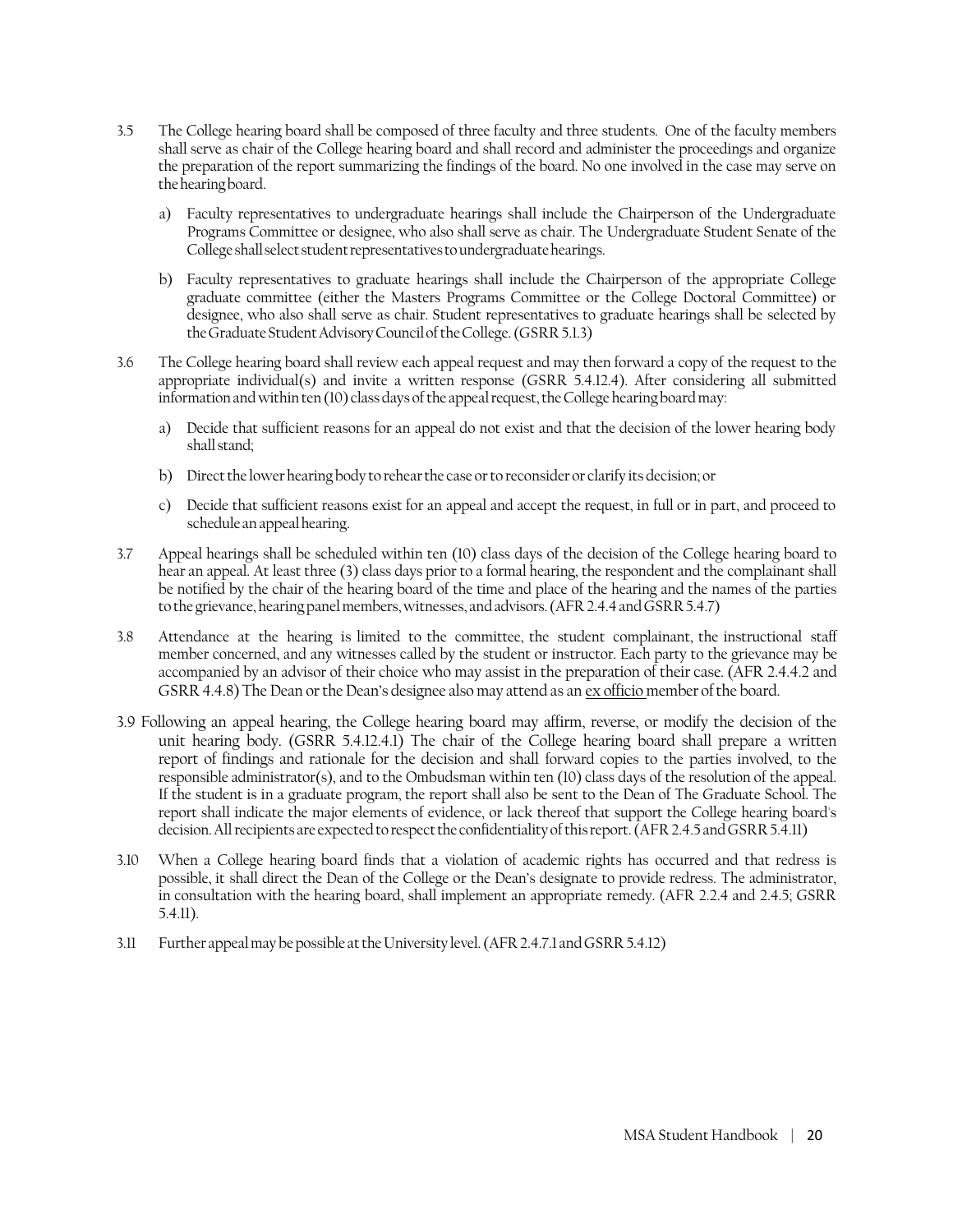#### **4. Procedure forHearings Within the College**

- 4.1 Hearing boards shall ensure that a collegial atmosphere prevails in grievance hearings.
- 4.2 At the appointed time and place the chairperson of the hearing board shall convene the hearing. The chair of the hearing board will establish time limits for the presentation of arguments and make a record of the proceedings. The procedures that will be followed in the hearing proper are as follows:

Introduction of the hearing panel and statement of the issue by the chair of panel

Presentation by the complainant or complainant's counsel

Questions of complainant by respondent or his/her counsel

Questions of {complainant} by members of the hearing panel

Presentation by each of {complainant's} witnesses

Questions of each of {complainant's} witnesses by {respondent}

Questions of each of {complainant's} witnesses by members of the hearing panel

Presentation by {respondent}

Questions of {respondent} by {complainant}

Questions of {respondent} by members of the hearing panel

Presentation by each of {respondent's} witnesses

Questions of each of {respondent's} witnesses by {complainant's}

Questions of each of {respondent's} witnesses by members of the hearing panel

Final questions of {complainant}, {respondent}, or witnesses

Final summary by {complainant}

Final summary by {respondent} and/or his/her counsel

Summary of the issue as clarified in the hearing by {chair of panel}

Panel members meet in Executive Session. Agreement of a majority of those voting is necessary to sustain the grievance, and, if applicable, to recommend a remedy. If it appears necessary, the committee may, prior to reaching a decision, recess and then continue the hearing at a later date so that appropriate witnesses may be called to help determine matters of fact.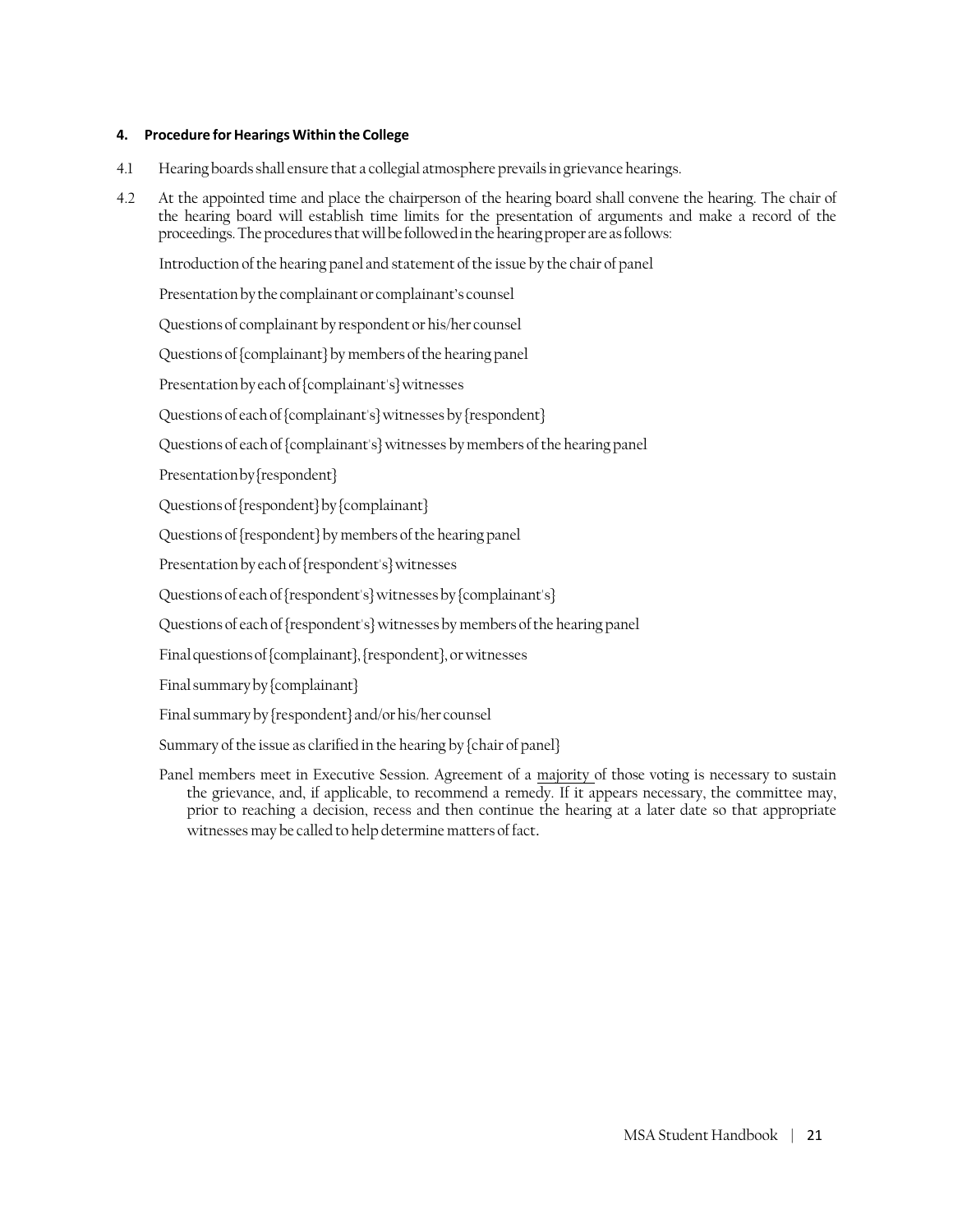# **Appendix 4**. **Code of Teaching Responsibility**

The teaching responsibilities of instructional staff members (herein referred to as instructors) are among those many areas of university life, which have for generations been a part of the unwritten code of academicians. The provisions of such a code are so reasonable to learned and humane individuals that it may appear redundant or unnecessary to state them. However, the University conceives them to be so important that performance by instructors in meeting the provisions of this code shall be taken into consideration in determining salary increases, tenure, and promotion.

- 1. Instructors are responsible for ensuring that the content of the courses they teach is consistent with the course descriptions approved by the University Committee on Curriculum and the Academic Council. Instructors are also responsible for stating clearly to students in their classes the instructional objectives of each course at the beginning of each semester. It is expected that the class activities will be directed toward the fulfillment of these objectives and that the vases upon which student performance is evaluated will be consistent with these objectives.
- 2. Instructors are responsible for informing students in their classes of the methods to be used in determining final course grades and of any special requirements of attendance, which differ from the attendance policy of the University. Course grades will be determined by the instructor's assessment of each student's individual performance, judged by standards of academic achievement.
- 3. Examinations and other assignments submitted for grading during the semester should be returned with sufficient promptness to enhance the learning experience. The instructor will retain unclaimed final examination answers for at least one semester so those students who desire to do so may review them. Examination questions are an integral part of course materials, and the decision whether to allow their retention by students is the responsibility of the instructor. Term papers and other comparable projects are the property of students who prepare them. They should be returned to students who ask for them and the instructor should retain those, which are not returned, for at least one semester. Instructors who desire to retain a copy for their own files should state their intention to do so in order that students may prepare additional copies for themselves.
- 4. Instructors are expected to meet their classes regularly and at scheduled times. Instructors will notify their units if they are to be absent and if they are to be absent and if appropriate arrangements have not been made so that the unit may take suitable action if necessary.
- 5. Instructors of courses in which assistants are authorized to perform teaching or grading functions shall be responsible for acquainting such individuals with the provisions of this Code and for monitoring their compliance.
- 6. Instructors are expected to schedule and keep a reasonable number of office hours for student conferences. Office hours should be scheduled at times convenient to both students and instructors with the additional option of prearranged appointments for students when there are schedule conflicts. The minimum number of office hours is to be agreed upon by the teaching unit, and specific times should be a matter of common knowledge.
- 7. Instructors who are responsible for academic advising are expected to be in their offices at appropriate hours during advising and enrollment periods. Arrangements shall also be made for advising during registration.

#### Hearing Procedures

- 1. Students may register complaints regarding an instructor's failure to comply with the provisions of the Code of Teaching Responsibility directly with the instructor.
- 2. Students may also take complaints director to the teaching units' chief administrators of their designates.<sup>1</sup> If those persons are unable to resolve matters to the student's satisfaction, they are obligated to transmit written complaints to unit committees charged with hearing such complaints. A copy of any complaint transmitted shall be sent to the instructor. A written report of the action or recommendation of such groups will be forwarded to the student and to the instructor, normally within ten working days of the receipt of the complaint.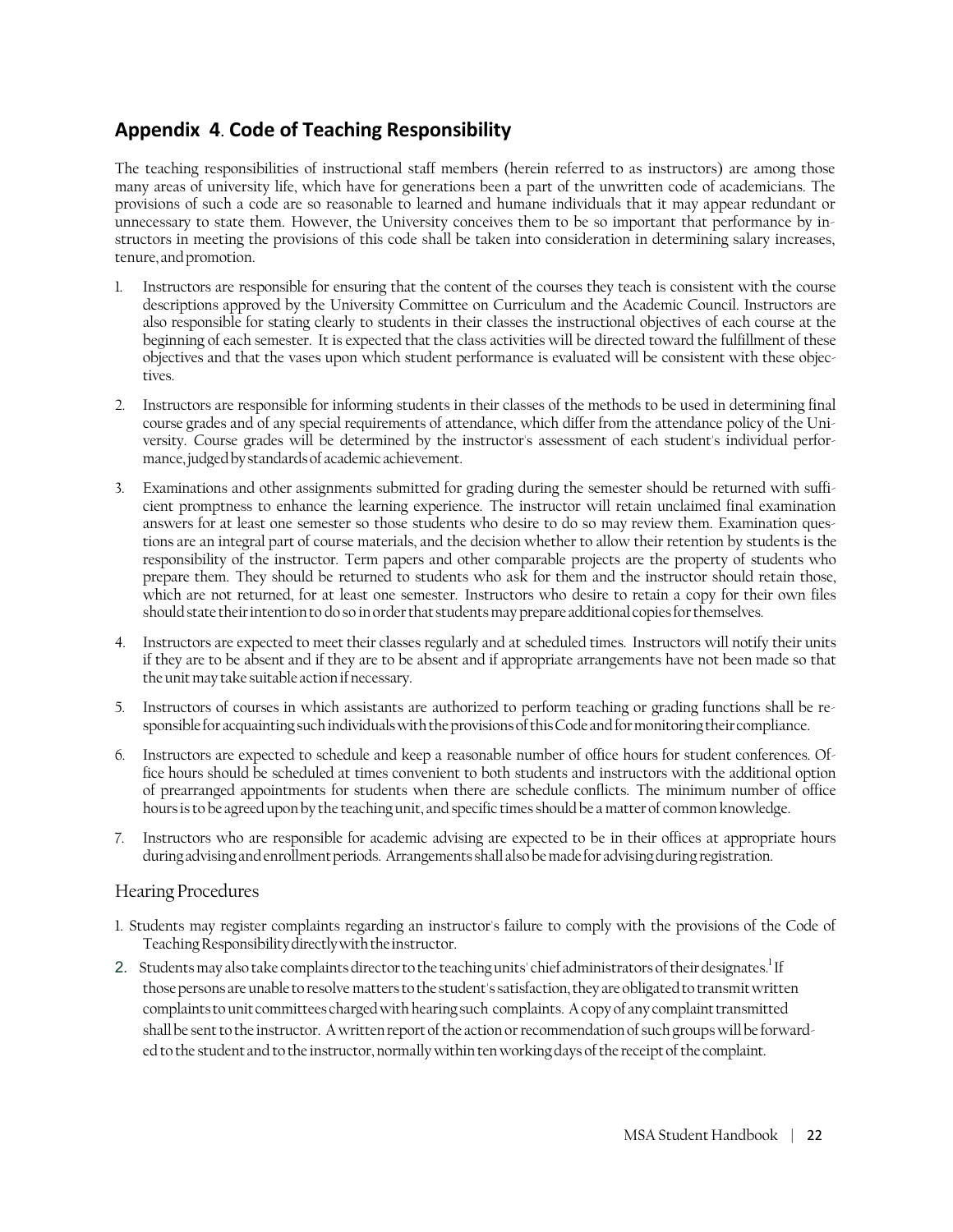- 3. Complaints coming to the University Ombudsman<sup>1</sup> will be reported, in writing, to chief administrators of the teaching units involved when in the Ombudsman's opinion a hearing appears necessary. It will be the responsibility of chief administrators or their designates to inform the instructor and to refer such unresolved complaints to the unit committees charged with hearing such complaints. A written report of the action or recommendation of such groups will be forwarded to the University Ombudsman, to the student, and to the instructor, normally within ten working days of the receipt of the complaint.
- 4. Students wishing to appeal a teaching unit action or recommendation may do so as outlined in Academic Freedom for Students at Michigan State University, Graduate Student Rights and Responsibilities document, or Medical Student Rights and Responsibilities document.

Such complaints must normally be initiated no later than the middle of the semester following the one wherein alleged violations occurred. Exceptions shall be made in cases where the involved instructor or student is absent from the University during the semester following the one wherein alleged violations occurred.

# **Appendix 5. Michigan State University Graduate Student Rights & Responsibilities (GSRR)\***

**(Please be sure to check the web site for updated versions): http://grad.msu.edu/gsrr/**

#### **Foreword**

The foreword is not part of the document that follows. It supplies, however, a necessary perspective for interpreting the document. Graduate student rights and responsibilities at Michigan State University are part of the social and historical background of the University itself.

When, more than a century ago, the people of Michigan established this institution on the land-grant principle, they framed a new conception of the role of the university in American life.

A land-grant university is a trusteeship of intellect in the service of society. It gathers society's creative and intellectual powers and uses them to advance the common good and to solve fundamental problems.

That is the special character that has caused the land-grant university to become one of the great transforming agencies of the American scene. When it honors its commission, it acts not for the sake of the academic community, but for the sake of society. All members of the academic community--students, staff, faculty, administrators, and trustees--enact a trust of which society beyond the university is the proper beneficiary.

This document is significant not merely because it establishes that graduate students have certain rights and responsibilities, but particularly because it affirms that they are a party to the social trust shared by all in the university community who are charged with preserving and advancing the genius of scholarship and the conditions of inquiry which society has entrusted to our care.

#### **Preface**

This report, the Academic Freedom for Students at Michigan State University, and the Medical Students Rights and Responsibilities document, contain guidelines to the rights and duties of graduate students in matters of conduct, academic pursuits, keeping of records, and employment. This report describes structures and procedures for formulating regulations governing graduate student conduct, for interpreting and amending the guidelines, for adjudicating graduate student disciplinary cases, and for channeling student complaints, grievances, or concerns to faculty, staff, and administrators for appropriate action.

For the most part these provisions simply make explicit what has been long understood and practiced at Michigan State University. This report identifies rights and duties of graduate students and provides for graduate students a carefully prescribed system of due process. Rather than expounding a generalized abstract definition of academic freedom, this report provides an operational definition with concrete application of the concept of academic freedom for graduate students.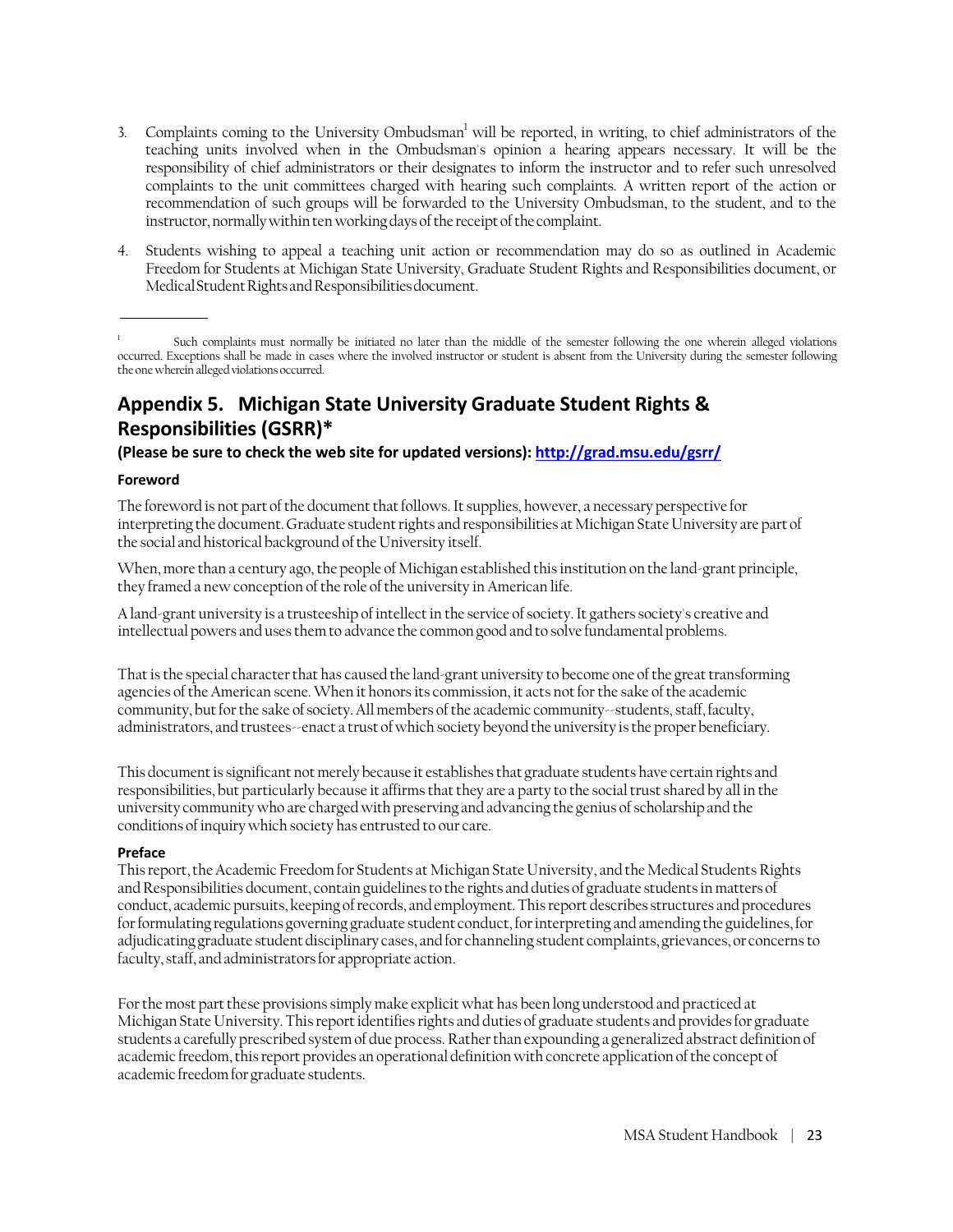#### **ARTICLE 1**

Graduate Student Rights and Responsibilities

- 1.1 Michigan State University is a community of scholars whose members include its faculty, staff, students, and administrators. The basic purposes of the University are the advancement, dissemination and application of knowledge. The most basic condition for the achievement of these purposes is freedom of expression and communication. Without this freedom, effective sifting and testing of ideas cease, and research, teaching, and learning are stifled. Knowledge is as broad and diverse as life itself, and the need for freedom is equally broad. Yet absolute freedom in all aspects of life means anarchy, just as absolute order means tyranny. Both anarchy and tyranny are antithetical to the purposes and necessities of the University. Therefore, the University always must strive to strike that balance between maximum freedom and necessary order, which best promotes its basic purposes by providing the environment most conducive to the many faceted activities of instruction, research, and service.
- 1.2 Each right of an individual places a reciprocal duty upon others: the duty to permit the individual to exercise the right. The graduate student, as a member of the academic community, has both rights and duties. Within that community, the graduate student's most essential right is the right to learn. The University has a duty to provide for the graduate student those privileges, opportunities and protections, which best promote the learning process in all its aspects. The graduate student also has duties to other members of the academic community; the most important of which is to refrain from interference with those rights of others, which are equally essential to the purposes, and processes of the University.
- 1.3 The University cherishes many values, modes of thought and standards of behavior that are better taught by example, persuasion, social pressure, and rewards than by the threat of penalties. Regulations governing the activities and conduct of graduate students individually or collectively should not be comprehensive codes of desirable conduct; rather, they should be limited to the prescription of procedures for meeting the practical, routine necessities of a complex community and to the prohibition or limitations of acts which cannot be tolerated because they seriously interfere with the basic purposes and processes of the academic community, or with rights essential to other members of the community.
- 1.4 The graduate student is not only a member of the academic community, but a citizen of the larger society, who retains those rights, protections and guarantees of fair treatment held by all citizens, and which the University may not deny. The enforcement of the graduate student's duties to the larger society is, however, the responsibility of the legal and judicial authorities duly established for that purpose.

#### Guidelines

- 1.5 To protect graduate student rights and to facilitate the definition of graduate student responsibilities at Michigan State University, the following guidelines shall apply to those stipulations and conditions by which graduate conduct is regulated, broadly referred to as "regulations" in the remainder of this Article.
- 1.5.1 All regulations shall seek the best possible reconciliation of the principles of maximum freedom and necessary order.
- 1.5.2 There shall be no regulation unless there is a demonstrable need, which is reasonably related to the basic purposes, and necessities of the University as stipulated herein.
- 1.5.3 To the maximum extent feasible, graduate students shall participate in formulating and revising regulations governing graduate student conduct.
- 1.5.4 All regulations governing graduate student conduct shall be made public in an appropriate manner.
- 1.5.5 Every regulation shall be as brief, clear and specific as possible.
- 1.5.6 Wherever rights conflict, regulations shall, to the maximum extent feasible, permit reasonable scope for each conflicting right by defining the circumstances of time, place and means appropriate to its exercise.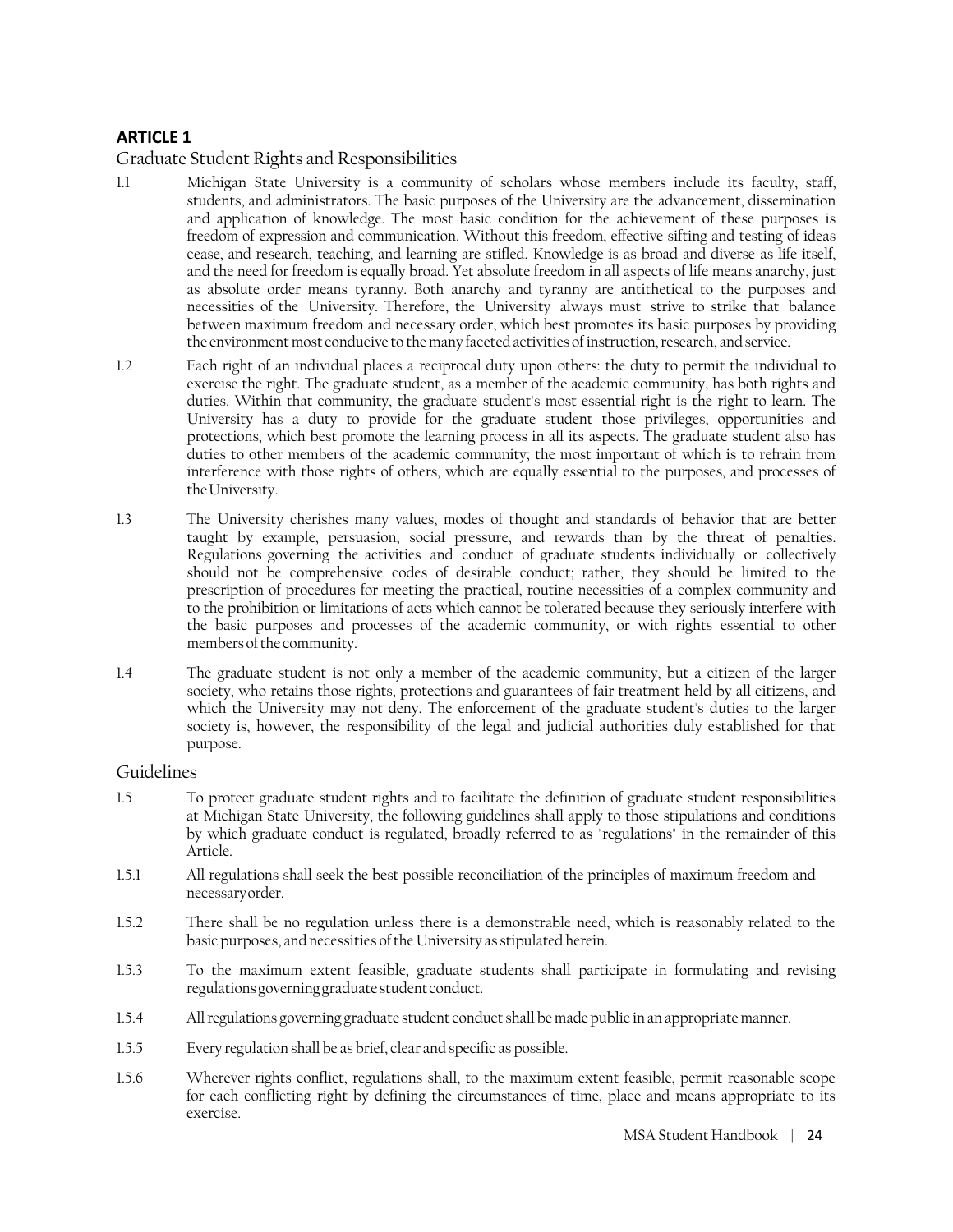- 1.5.7 Regulations shall respect the free expression of ideas and shall encourage competition of ideas from diverse perspectives.
- 1.5.8 Procedures and penalties for the violation of regulations shall be designed for guidance or correction of behavior only.
- 1.5.9 Penalties shall be commensurate with the seriousness of the offense. Repeated violations may justify increasingly severe penalties.
- 1.5.10 There shall be clearly defined channels and procedures for the appeal and review of:
	- a. The finding of guilt in an alleged violation of a regulation.
	- b. The reasonableness, under the circumstances, of the penalty imposed for a specific violation.
	- c. The substance of a regulation or administrative decision, which is alleged to be inconsistent with the guidelines in this document.
	- d. The lack of adherence to the applicable procedures in the adjudication.
- 1.5.11 Every regulation shall specify to whom it applies and whether responsibility for compliance lies with graduate students either individually or collectively.
- Handbook of Regulations and Structures: A handbook of the University's current regulations and structures relating to student rights and responsibilities shall be made available to every member of the academic community.

#### ARTICLE 2

#### Academic Rights and Responsibilities for Graduate Students

#### 2.1 **Preamble**

- 2.1.1 The freedom and effectiveness of the educational process depend upon the provision of appropriate conditions and opportunities for learning in an environment that is supportive of diversity among ideas, cultures, and student characteristics. The responsibility to secure, respect and protect such opportunities and conditions is shared by all members of the academic community. The primacy of the faculty's role and its unquestionable centrality in the educational process must be recognized and preserved. The primary intellectual purpose of the University--its intellectual content and integrity--is the responsibility of the faculty.
- 2.1.2 The establishment and maintenance of the proper relationship between instructor and student are fundamental to the University's function, and require both instructor and student to recognize the rights and responsibilities, which derive from it. The relationship between instructor and student as individuals should be founded on mutual respect and understanding together with shared dedication to the educational process.

#### 2.2 **Role ofthe Faculty in the Instructional Process**

- 2.2.1 No provision for the rights of graduate students can be valid which suspends the rights of the faculty. The graduate student's right to competent instruction must be reconciled with the rights of the faculty, consistent with the principle that the competency of a professional can be rightly judged only by professionals. It is therefore acknowledged and mandated that the faculty shall judge competence of instruction.
- 2.2.2 Teaching units shall provide appropriate and clearly defined channels for the receipt and consideration of graduate student complaints concerning instruction. In no instance shall the competence of instruction form the basis of an adversarial proceeding before any of the judicial bodies established in this document.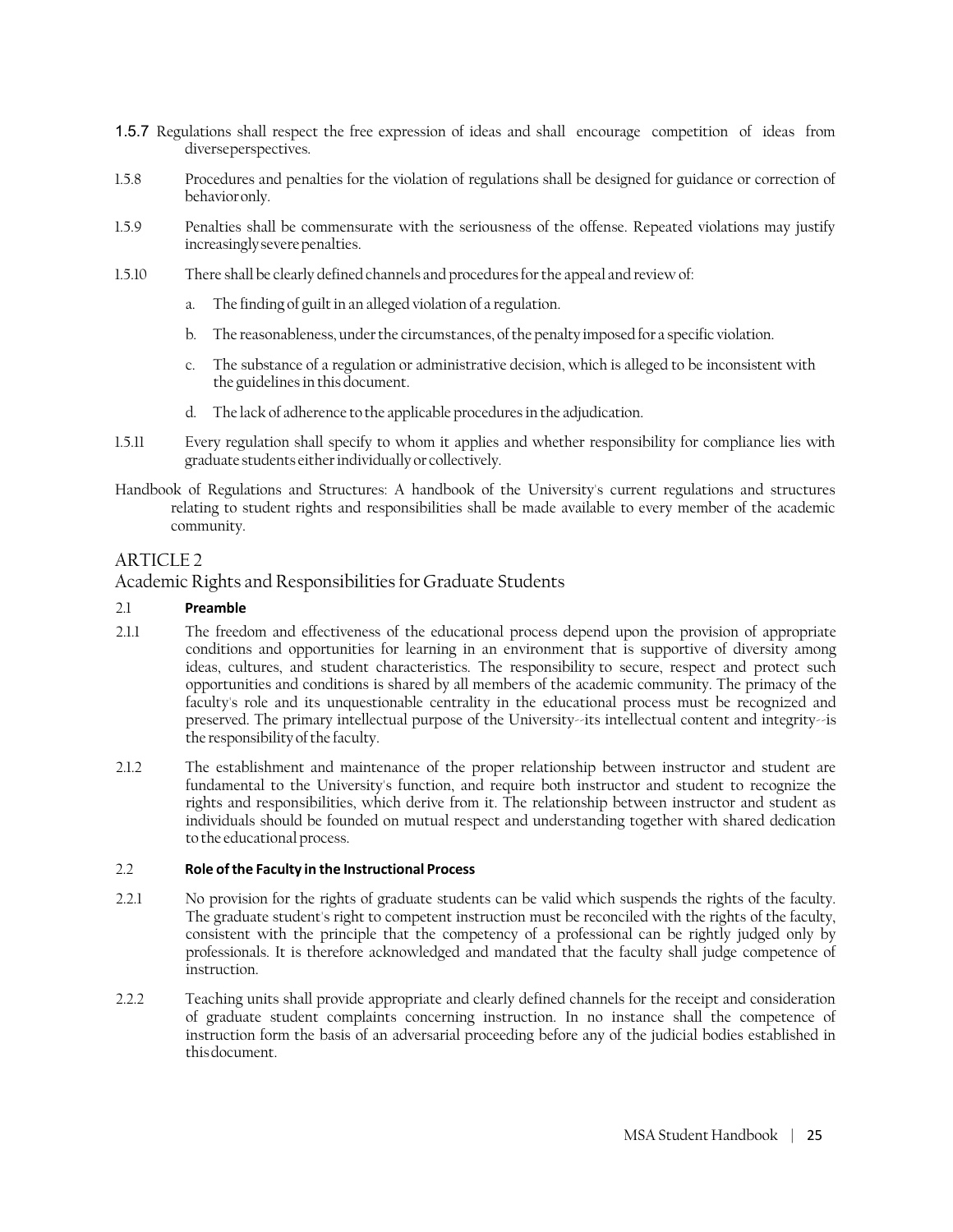- 2.2.3 Faculty shall have authority and responsibility for academic policy and practices in areas such as degree eligibility and requirements, course content and grading, classroom procedure, and standards of professional behavior in accordance with the Bylaws for Academic Governance, the Code of Teaching Responsibility, and other documents on faculty rights and responsibilities.
- 2.2.4 No hearing board established under this document shall direct a change in the evaluation of a graduate student which represents a course instructor's or guidance committee's good faith judgment of the graduate student's performance. In the event that an evaluation is determined to be based on inappropriate or irrelevant factors, the dean of the college shall cause the student's performance to be reassessed and good faith evaluation established. (See also Sections 2.3.10, 2.4.8, and Article 5.)

#### 2.3 **Rights and Responsibilities oftheGraduate Student**

- 2.3.1 The graduate student has a right to be governed by educationally justifiable academic regulations and professional standards.
- 2.3.2 In all areas of graduate education pertaining to academic rights and responsibilities, there shall be no discrimination on the basis of race, color, creed, gender, national origin, political persuasion, sexual preference, marital status, handicap, or age.
- 2.3.3 The graduate student has a right to accurate, timely, and clearly stated information concerning general academic requirements for establishing and maintaining an acceptable academic standing, the graduate student's academic relationship with the University and the details of any special conditions which may apply. Requirements for the student's academic program shall be made known by the administering unit at the time of the student's first enrollment. Graduate students are responsible for informing themselves of University, college, department, and school requirements as stated in unit publications and in the University catalog. In planning to meet such requirements, students are responsible for consulting with their academic advisers and guidance committees.
- 2.3.4 The graduate student, regardless of degree program, has a right to the best advice the unit can provide concerning program planning, research, professional expectations, selection of courses and professors, and general degree requirements.
- 2.3.5 Units shall maintain records for their graduate students, specifying and/or containing degree requirements, course waivers and substitutions, program changes, and other stipulations directly affecting their degree programs. Graduate students shall be provided access to and/or a copy of these records upon request.
- 2.3.6 The graduate student shall be free to take reasoned exception to information and views offered in the classroom, and to reserve judgment about matters of opinion, without fear of penalty.
- 2.3.7 Graduate students and faculty have a responsibility to maintain at all times the kind of classroom decorum and collegial atmosphere, which insures that the process of teaching and learning can take place.
- 2.3.8 The graduate student shares with the faculty the responsibility for maintaining the integrity of scholarship, grades, and professional standards.
- 2.3.9 The graduate student is responsible for learning the content of a course of study according to standards of performance established by the faculty and for adhering to standards of professional behavior established by the faculty.
- 2.3.10 The graduate student has a right to academic evaluations, which represent good faith judgments of performance by course instructors and guidance committees. Course grades shall represent the instructor's professional and objective evaluation of the graduate student's academic performance. The graduate student shall have the right to know all course requirements, including grading criteria, and procedures at the beginning of the course. Procedural guidelines are included in The Code of Teaching Responsibility.
- 2.3.11 The graduate student has a right to protection against improper disclosure of information concerning academic performance and personal characteristics such as values, beliefs, organizational affiliations, and health. (See also Article 3.)
- 2.3.12 The graduate student has a right to scholarly relationships with faculty based on mutual trust and civility.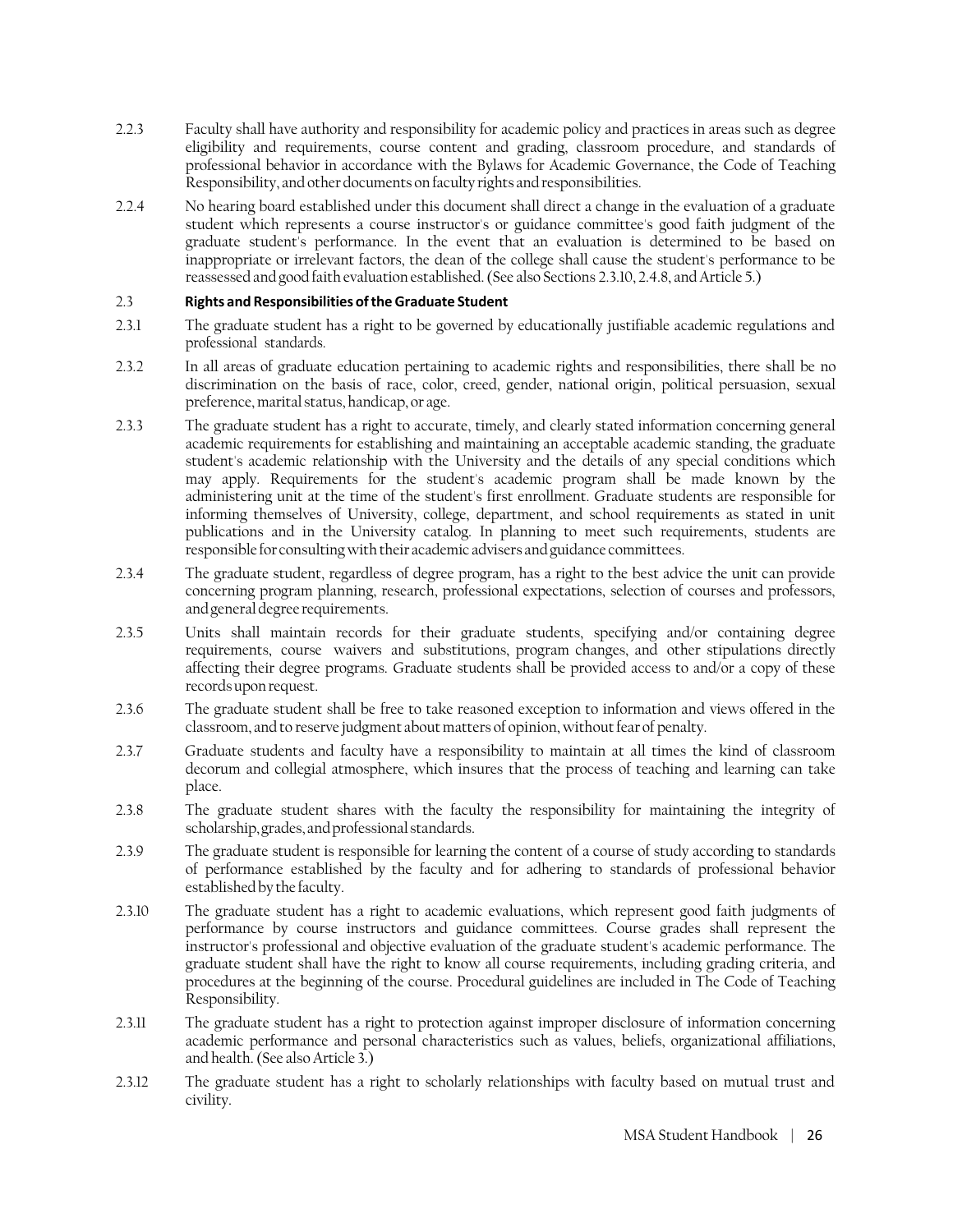2.3.13 The graduate student has a right to be protected from personal exploitation and to receive recognition for scholarly assistance to faculty.

#### **2.4 Academic Programming**

- 2.4.1 The department/school is responsible for informing all incoming master's candidates of program requirements and procedures.
- 2.4.2 Guidance Committee. It shall be the responsibility of each graduate student admitted to a doctoral program, to a Diploma for Advanced Graduate Study program, or to a master's program that requires a guidance committee, to form a guidance committee with the concurrence of the unit chairperson/ director or designated representative. Composition of the guidance committee will be in accord with University, college, and department/school guidelines. In the event that a student is unable to form a guidance committee, it shall be the responsibility of the unit chairperson/director to intervene with the faculty of the unit in order to resolve the problem.
- 2.4.2.1 For graduate students in doctoral programs and Diploma for Advanced Graduate Study programs; the guidance committee shall be formed within the first three terms of doctoral study, or within three terms beyond the master's degree or its equivalent. Within one term after the committee is formed, the chairperson of the guidance committee shall file a guidance committee report with the dean of the college, listing all degree requirements. A copy of this guidance committee report shall also be given to the graduate student. This guidance committee report, as changed or amended in full consultation between the graduate student and the committee, and approved by the appropriate department chairperson or school director and the dean of the college, shall be regarded as the statement of program requirements. The program will not be considered binding unless signed by the student.
- 2.4.2.2 Once designated, the guidance committee has the responsibility to meet periodically to oversee the graduate student's progress as long as the graduate student continues in good standing. Any desired or required changes in the membership of the guidance committee may be made by the graduate student with the concurrence of the unit chairperson/director or designated representative or by the unit with the concurrence of the graduate student in accordance with University, college, and unit policy. The guidance committee, with the concurrence of the graduate student, may form a dissertation committee to supersede or supplement the guidance committee. Committee or dissertation chairpersons on leave shall provide for the necessary guidance of their advisees during their absence.
- 2.4.3 Residency. Academic residency requirements and residency fee policies shall be made known to the graduate student at the time of admission.
- 2.4.4 Time Limits. The time limitations for candidates seeking advanced degrees shall be made known to the graduate student at the time of first enrollment. Application for extension shall be submitted to the department/school and transmitted for approval by the dean of the college.
- 2.4.5 Program Changes. Each department/school shall establish procedures for altering individual graduate programs that have been approved in accord with the provisions of Section 2.4.2.1. Graduate students shall be involved in developing such procedures. (See also Section 6.1.1)
- 2.4.6 Dissertation and Thesis. The nature and scope of the doctoral dissertation and master's thesis (or its equivalent) shall be defined by the department/school or college and the guidance or dissertation committee according to the professional and scholarly research standards of the discipline. The department/school or college shall specify in advance the acceptable style and form of the dissertation or thesis in accordance with The Graduate School Guide to the Preparation of Master's Theses and Doctoral Dissertations.
- 2.4.6.1 Standards for typing, duplication or reproduction and binding of dissertations and theses, as well as the stipulations covering abstracts, numbers of copies, dates and deadlines for acceptance, and regulations for microfilming and publication shall be established and published by The Graduate School.
- 2.4.7 Code of Professional Standards. Each department/school and college shall communicate to graduate students, at the time of their first enrollment in a degree program or in a course in the unit, any specific codes of professional and academic standards covering the conduct expected of them.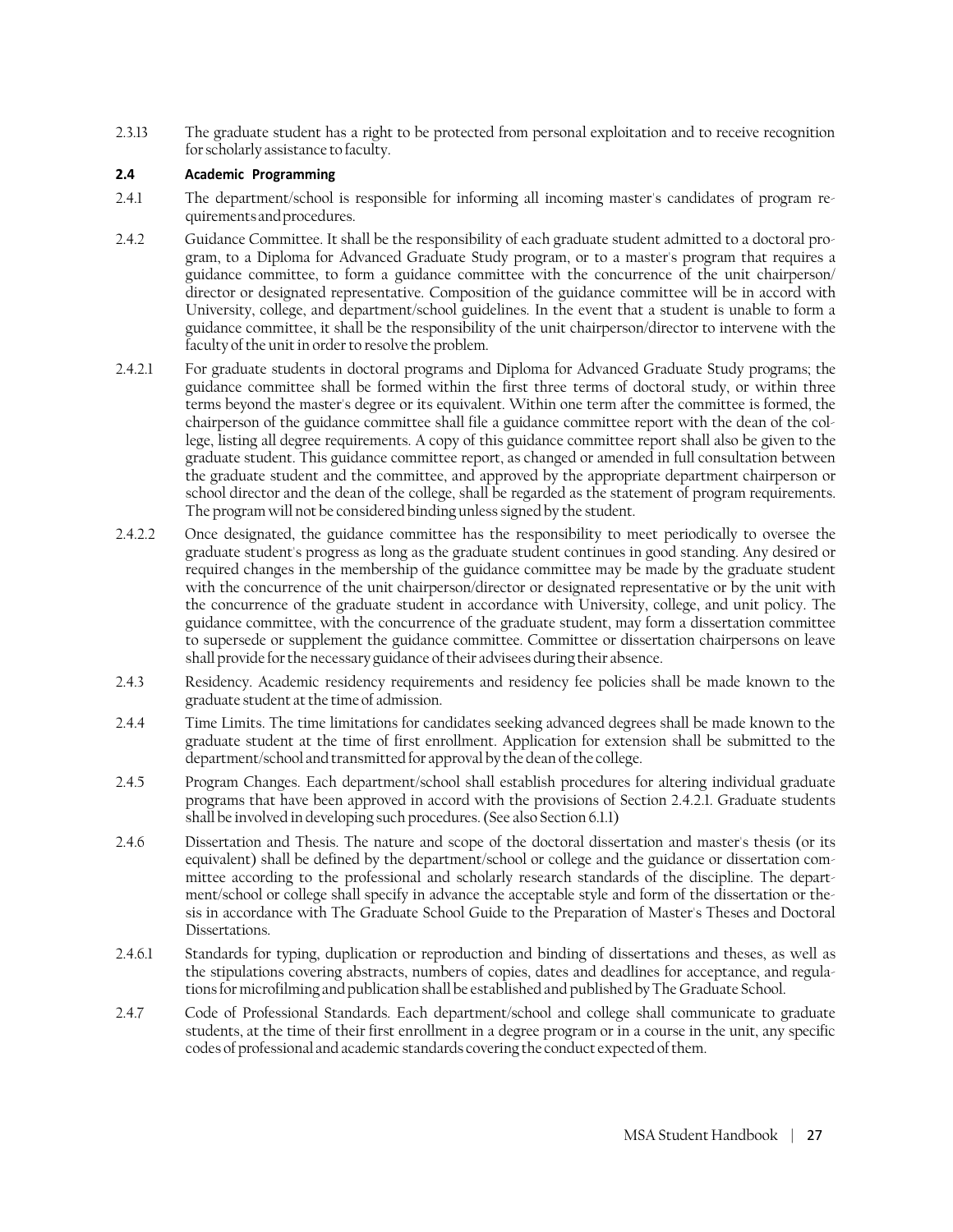- 2.4.8 Evaluation. Graduate students have a right to periodic evaluation as a measure of their academic progress, performance, and professional potential. Only persons who are qualified to make that evaluation shall make evaluation of graduate students. Written descriptions of unit/program methods of evaluation and the general rationale employed shall be provided to graduate students and the faculty. Written evaluations shall be communicated to the graduate student at least once a year, and a copy of such evaluations shall be placed in the graduate student's file. (See also Section 2.5.2.4)
- 2.4.8.1 When determination is made that a graduate student's progress or performance is unsatisfactory, the student shall be notified.
- 2.4.8.2 If a graduate student's status in a program is in jeopardy, the graduate student shall be informed in writing, and a copy of the notice shall be placed in the student's file.
- 2.4.9 Terminations and Withdrawals. Each department/school and college shall establish criteria for the termination or withdrawal of graduate students enrolled in its graduate programs. Such criteria shall be published and made available to graduate students at the time they first begin their graduate programs. Should a decision to terminate a graduate student be made, the affected graduate student shall be notified in writing. All information regarding the decision is to be held in strict confidence between the student and faculty with responsibility for the student; release may be only with the written consent of the graduate student involved unless the decision becomes the substance for a grievance procedure, in which case such information shall be released to the grievance committee. The same privacy is to be accorded the reasons for a graduate student's temporary or permanent withdrawal from the University.

Should a decision to terminate be held in abeyance, pending completion of the stipulated conditions, these conditions must be communicated in writing to the student.

#### **2.5 Educational Training ofGraduate Studentsin TeachingRoles**

- 2.5.1 Units are responsible for establishing orientation and in-service training programs for all graduate students in teaching roles. Such programs shall include an introduction to course goals, grading criteria and practice, and classroom procedures as well as periodic classroom visitation. The graduate student in a teaching role is held responsible for full and active participation in all such programs.
- 2.5.2 Graduate students who are involved in teaching roles are expected to fulfill effectively their assigned responsibilities at a high level of performance. To gain feedback for monitoring and increasing their teaching effectiveness, such graduate students shall use, where applicable, confidential instructional rating reports in each course that they teach. These reports shall be submitted to the unit in accordance with the stated policy of the Academic Council.
- 2.5.2.1 The coordinator of each course staffed by graduate students in teaching roles shall submit each term to the unit administrator or to the appropriate unit committee a formal written evaluation of each of the graduate students in teaching roles. After notifying the graduate student, appropriate members of the department/school should visit and observe the student's teaching in the instructional setting and information from these visits and observations should be used in the evaluation.
- 2.5.2.2 The graduate student instructional rating reports (or summaries thereof), formal written evaluations, and any supplementary information shall be placed in a confidential file for use by the student and by faculty members in accordance with 2.5.2.3. This material shall remain on active file until the graduate student's teaching role is terminated, after which a copy of the file becomes the graduate student's personal property upon request.
- 2.5.2.3 Evaluation material described in 2.5.2.2 may be used in overall evaluations and in determining such matters as renewal of assistantships, teaching assignments, recommendations, and the need for further training.
- 2.5.2.4 An evaluation of teaching shall be given to the graduate student who has a teaching role at least once each year. (See also 2.4.8)